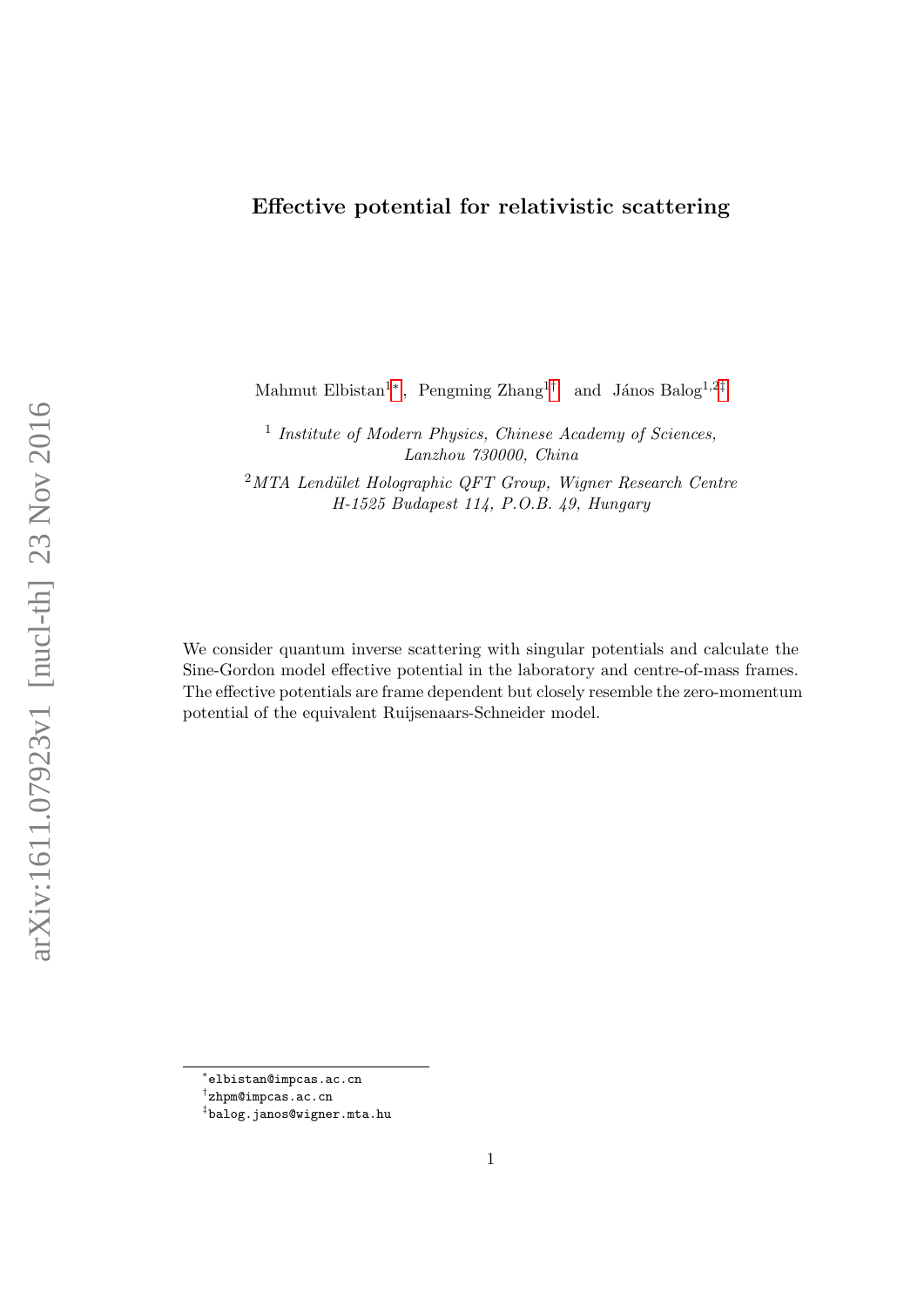### 1 Introduction and motivation

In recent years advances in lattice QCD techniques made possible to measure and study forces between nucleons. A major success was the first principles calculation of the two-nucleon potential by the HAL QCD collaboration  $[1, 2, 3]$  $[1, 2, 3]$  $[1, 2, 3]$ , which was later extended to nucleon-hyperon interactions [\[4,](#page-21-3) [5\]](#page-21-4) and to the study of threebaryon forces [\[6\]](#page-21-5). Three-neutron (and higher) interactions are crucial to determine the correct nuclear equation of state, which is used in the calculation of the mass and radius of neutron stars. Gravitational wave signals expected from inspiraling neutron star systems are sensitive to the resulting mass-radius relation.

The HAL QCD method [\[1\]](#page-21-0) is based on measuring the Nambu-Bethe-Salpeter (NBS) wave function  $\Psi_E(\mathbf{x})$  of a two-nucleon state which satisfies (in the centre of mass frame) the "Schrödinger equation"

$$
\left[-\frac{1}{m}\nabla^2 + U_E(\mathbf{x})\right]\Psi_E(\mathbf{x}) = E\Psi_E(\mathbf{x}),\tag{1}
$$

where  $m$  is the nucleon mass. Due to the relativistic nature of the problem, the NBS "potential"  $U_F(\mathbf{x})$  is energy-dependent. This energy-dependence however is found to be weak and the NBS potential at low energies resembles the phenomenological nuclear potential used in nuclear physics for many decades [\[7,](#page-21-6) [8,](#page-21-7) [9\]](#page-21-8). In particular, at short distances it has a characteristic repulsive core.

The problem of energy dependence can be studied in some  $1 + 1$  dimensional integrable models [\[10\]](#page-22-0). The Ising model and the  $O(3)$  nonlinear  $\sigma$ -model were studied and it was found that at low energies the energy-dependent  $U_E(\mathbf{x})$  can be well approximated by its zero-momentum limit (corresponding to the case where the relative momentum of the two-particle state vanishes). The problem was also studied in the Sine-Gordon (SG) model [\[11\]](#page-22-1). In the semiclassical limit an energy-independent effective potential was constructed, which exactly reproduces the semiclassical time delays for all energies. This could be compared to the zero-momentum potential, which is explicitly known in this model from its equivalent Ruijsenaars-Schneider (RS) formulation [\[12,](#page-22-2) [13\]](#page-22-3).

In this paper we continue to study the notion of effective potential in the integrable (analytically solvable) SG model in  $1 + 1$  dimension. We model the way the phenomenological potential was determined from scattering experiments: we require that the quantum mechanical effective potential exactly reproduces the (analytically known) scattering phase shifts at all energies. The price we have to pay is that the effective potential is frame dependent. We will construct the effective potential in the laboratory frame of the scattering process and also in the centre of mass frame of the two particles. We will compare them to each other and to the zero-momentum potential known from the RS formulation of the model.

The paper is organized as follows. In section 2 we define the notion of effective potential for relativistic scattering. Section 3 is a review of quantum mechanical inverse scattering in one dimension. We generalize known results for the case of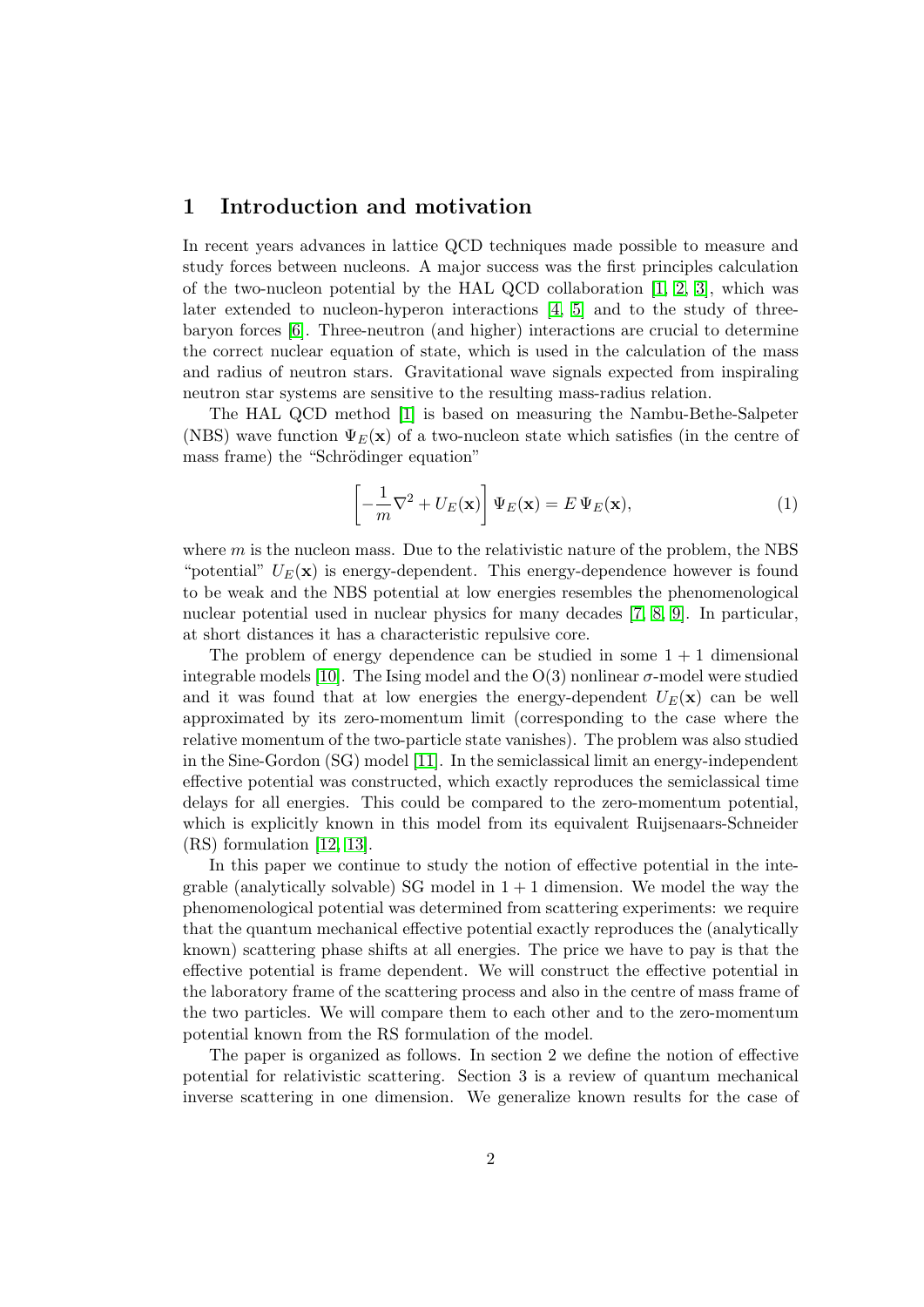singular potentials. In section 4 and 5 we calculate the effective potential for solitonsoliton scattering in the SG model in the laboratory and centre-of-mass frames, respectively. Section 6 is a short summary of the results and contains our conclusions. Some technical details and examples can be found in the appendices together with the summary of the scattering phase shifts in the SG model.

### 2 Effective potentials

We will study the one-dimensional scattering of two identical partices of mass  $m$ (with positions  $x_1, x_2$  and momenta  $p_1, p_2$ ), whose interaction has a strong repulsive core which does not allow the particles to come close to each other. If initially particle 1 is to the left of particle 2 then  $x_2 > x_1$  at all times. Initially  $p_1 > p_2$ :

$$
\bullet \longrightarrow p_1 \qquad \qquad p_2 \longleftarrow \bullet \\ x_1 \qquad \qquad x_2
$$

Asymptotically, for  $(x_2 - x_1) \rightarrow \infty$ , the 2-particle wave function  $\Phi(x_1, x_2)$  is a superposition of free waves:

<span id="page-2-0"></span>
$$
\Phi(x_1, x_2) \approx \Phi_{\text{as}}(x_1, x_2) = e^{i(k_1 x_1 + k_2 x_2)} + S(p_1, p_2)e^{i(k_2 x_1 + k_1 x_2)}, \qquad x_2 - x_1 >> 0. \tag{2}
$$

Here the first term is the incoming free wave and the second one is the outgoing free wave which has picked up the phase factor  $S(p_1, p_2)$  as a result of the interaction. We have introduced the wave vectors  $k_j = p_j/\hbar, j = 1, 2$ .

For relativistic scattering, the "S-matrix"  $S(p_1, p_2)$  is a function of the relative rapidity of the particles:

$$
S_{\mathcal{R}}(p_1, p_2) = -\Sigma(\theta_1 - \theta_2), \qquad p_j = mc \sinh \theta_j. \tag{3}
$$

For non-relativistic scattering we can use a quantum-mechanical description with a potential depending on the relative distance of the particles. The Hamilton operator has the form

$$
\hat{\mathcal{H}} = -\frac{\hbar^2}{2m} \frac{\partial^2}{\partial x_1^2} - \frac{\hbar^2}{2m} \frac{\partial^2}{\partial x_2^2} + U(x_2 - x_1). \tag{4}
$$

We have to find a solution of the Schrödinger equation

$$
\hat{\mathcal{H}}\Phi = E\Phi,
$$
\n
$$
E = \frac{\hbar^2}{2m}(k_1^2 + k_2^2)
$$
\n(5)

with asymptotics [\(2\)](#page-2-0). Separating the centre of mass and relative motions we can write

$$
\Phi(x_1, x_2) = e^{iK(x_1 + x_2)}\Psi(x_2 - x_1),\tag{6}
$$

where the relative wave function satisfies the Schrödinger equation

$$
-\frac{\hbar^2}{m}\Psi''(x) + U(x)\Psi(x) = \frac{\hbar^2}{m}\kappa^2\Psi(x).
$$
\n(7)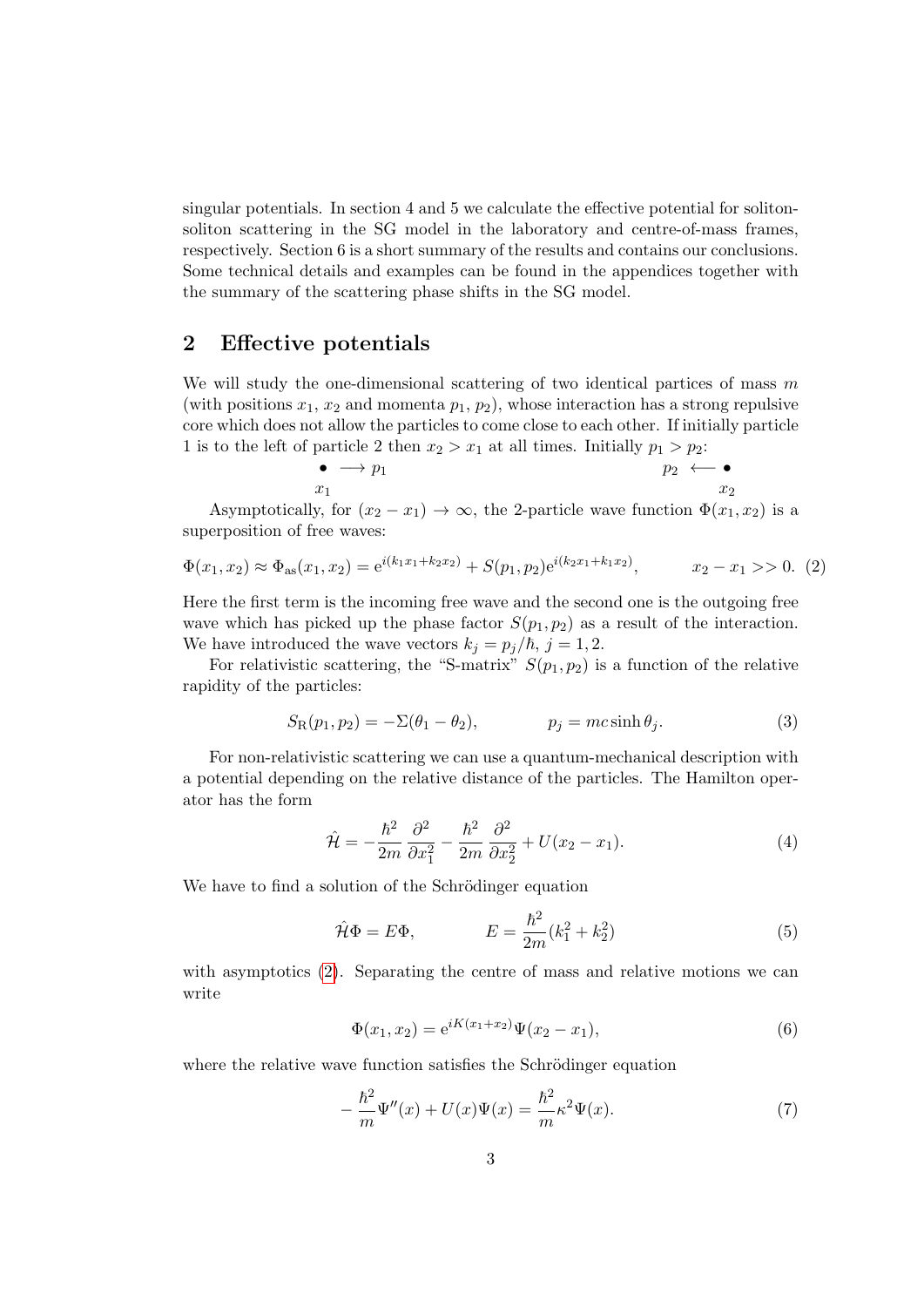Here

$$
k_1 = K + \kappa, \quad k_2 = K - \kappa, \qquad E = \frac{\hbar^2}{m}(K^2 + \kappa^2), \qquad \kappa > 0.
$$
 (8)

The  $x \to \infty$  asymptotics of the relative wave function is required to be of the form

$$
\Psi(x) \approx \Psi_{\text{as}}(x) = -\mathcal{T}(\kappa)e^{i\kappa x} + e^{-i\kappa x}, \qquad x > 0. \tag{9}
$$

Comparing to [\(2\)](#page-2-0) gives

$$
S_{\rm NR}(p_1, p_2) = -\mathcal{T}\left(\frac{p_1 - p_2}{2\hbar}\right). \tag{10}
$$

We can simplify the problem by introducing a length scale  $\ell$  and rescaling the variables. We introduce

$$
u(x) = \Psi(\ell x),\tag{11}
$$

which satisfies

<span id="page-3-0"></span>
$$
-u''(x) + q(x)u(x) = k^2 u(x)
$$
\n(12)

with

$$
q(x) = \frac{m\ell^2}{\hbar^2} U(\ell x), \qquad k = \ell \kappa \tag{13}
$$

and has asymptotics

$$
u_{\rm as}(x) = e^{-ikx} - S(k)e^{ikx}, \qquad \mathcal{T}(\kappa) = S(\kappa \ell). \tag{14}
$$

The length scale is arbitrary but it is convenient to choose  $\ell = 2L$ , where L is the Compton wavelength of the particle,  $L = \hbar/mc$ . With this choice

$$
S_{\rm NR}(p_1, p_2) = -S\left(\frac{p_1 - p_2}{mc}\right), \qquad U(x) = \frac{mc^2}{4}q\left(\frac{x}{2L}\right). \tag{15}
$$

Our aim is to find a suitable effective potential  $U(x)$  that, by solving the corresponding nonrelativistic Schrödinger equation, leads to the physical, i.e. relativistic, scattering S-matrix as function of the momentum of the particles. Thus we require

$$
S\left(\frac{p_1 - p_2}{mc}\right) \sim \Sigma\left(\text{arcsinh}\left(\frac{p_1}{mc}\right) - \text{arcsinh}\left(\frac{p_2}{mc}\right)\right). \tag{16}
$$

Clearly, it is impossible to find such an effective potential in general, since the true (relativistic) S-matrix is a function of the rapidity difference, whereas the nonrelativistic formula depends on the momentum difference. The identification is possible only approximately at low energies, where  $p_j \approx mc\theta_j$ .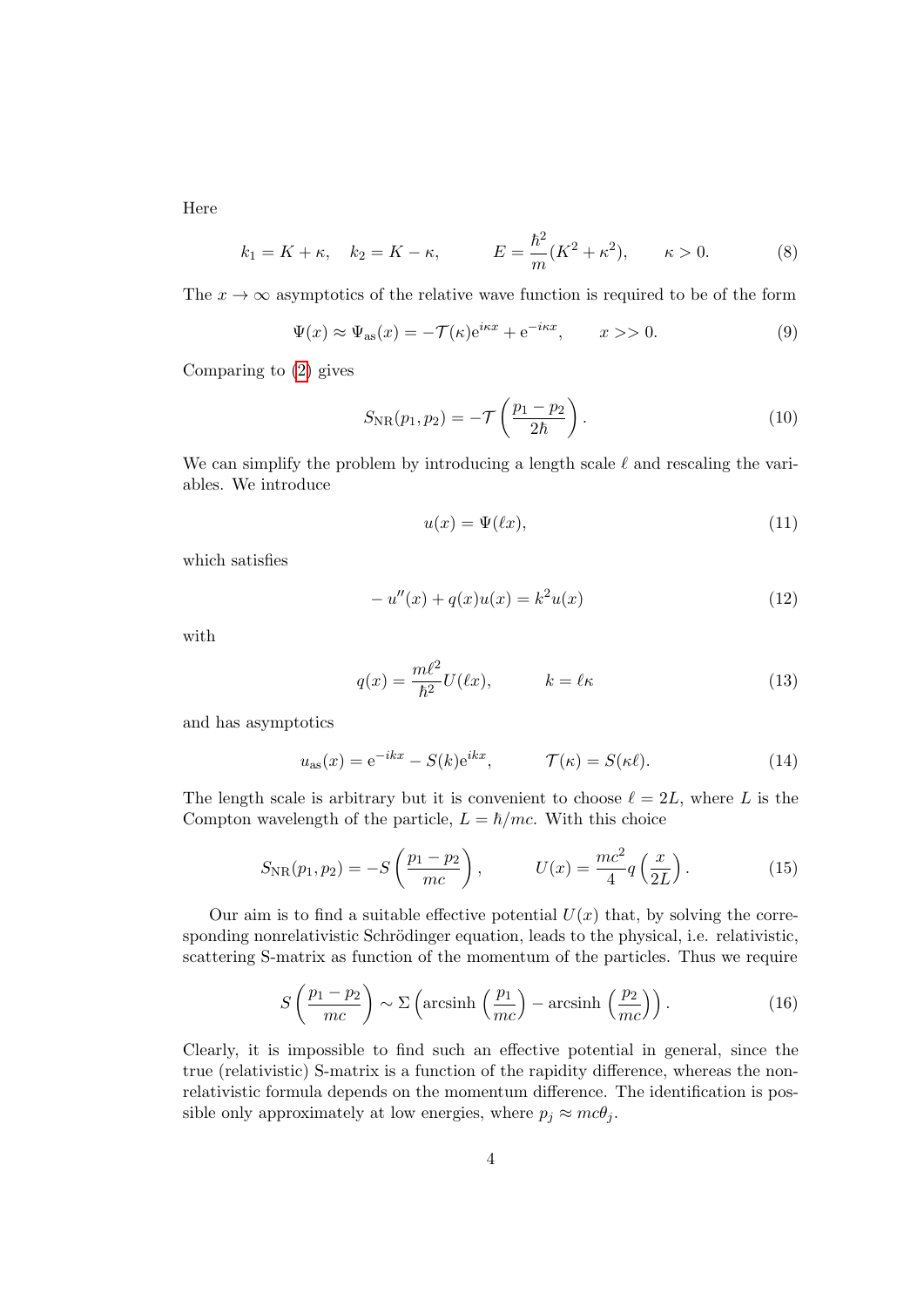There are, however, two important special cases, where exact identification is possible. In the laboratory (fixed target) frame of the scattering we can require

<span id="page-4-1"></span>(LAB)  $S_I(k) = \sum (\arcsinh(k)),$   $p_1 = kmc, \quad p_2 = 0.$  (17)

Similarly, in the centre of mass frame we require

<span id="page-4-2"></span>(COM) 
$$
S_{II}(k) = \Sigma(2 \arcsin(k/2)), \quad p_1 = -p_2 = kmc/2.
$$
 (18)

The resulting effective potentials  $U_I(x)$  and  $U_{II}(x)$  will be different. The price we have to pay is frame dependence.

The problem we have to solve in both cases is to find the potential  $q(x)$  in [\(12\)](#page-3-0) if the corresponding S-matrix  $S(k)$  is given. We are interested in potentials with a strong repulsive core, which means that  $q(x)$  has to be singular when the relative distance x approaches zero. This leads us to the mathematical problem of quantum inverse scattering with singular potentials, which is discussed in the next section.

### 3 Quantum inverse scattering with singular potentials

Quantum inverse scattering, the problem of finding the potential from scattering data, is a classical problem in quantum mechanics. It has been completely solved in the one-dimensional case [\[14,](#page-22-4) [15,](#page-22-5) [16\]](#page-22-6) both for the entire line and the half line cases. The latter case is more important because the same mathematical problem emerges for three-dimensional spherically symmetric potentials after partial wave expansion. Here we will also be interested in this case, because we consider strongly repulsive potentials. The details of the reconstruction procedure depend on the class of the potentials and the simplest case is that of regular potentials [\[17\]](#page-22-7). We will proceed along the lines presented in [\[17\]](#page-22-7), with some modifications necessary due to the singular core of our potentials.

We will consider the Schrödinger equation on the half line  $x \geq 0$ 

<span id="page-4-0"></span>
$$
-u''(x) + q(x)u(x) = k^2u(x)
$$
\n(19)

with boundary condition  $u(0) = 0$ . We will assume that the potential  $q(x)$  is singular as  $x \to 0$ , more precisely we assume

$$
q(x) \sim \frac{p(p-1)}{x^2}, \qquad x \to 0,
$$
\n(20)

where  $p > 1$ . (Later we will see that we recover the results for regular potentials in the limit  $p \to 1$ .) We also assume that

$$
q(x) \to 0 \qquad \text{as} \qquad x \to \infty, \tag{21}
$$

and that it vanishes faster than  $1/x^2$ .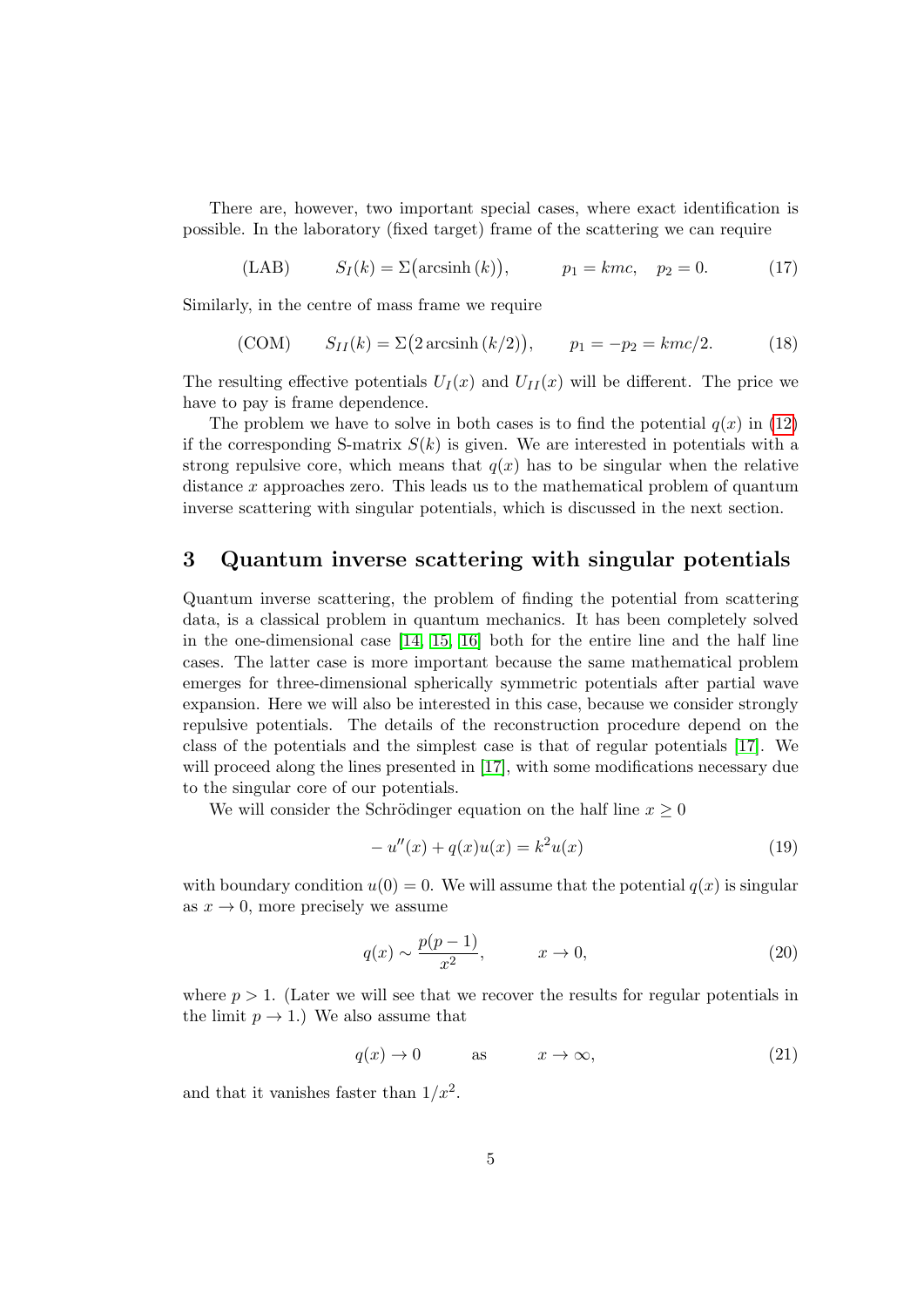#### 3.1 Direct scattering

For any given  $k$ , we will need three special solutions of the differential equation [\(19\)](#page-4-0). The physical solution  $\varphi(x, k)$  is defined by its regular behaviour near the origin,

$$
\varphi(x,k) = x^p[1 + \mathcal{O}(x)], \qquad x \to 0. \tag{22}
$$

The singular solution  $\tilde{\varphi}(x, k)$  is defined by the requirement

$$
\tilde{\varphi}(x,k) = x^{1-p}[1+\mathcal{O}(x)], \qquad x \to 0. \tag{23}
$$

Finally the Jost solution is defined to have large  $x$  asymptotics

$$
f(x,k) = e^{ikx} [1 + O(1/x)], \qquad x \to \infty.
$$
 (24)

In addition to the scattering solutions with real momentum  $k$ , the Schrödinger equation  $(19)$  may have normalizable bound state solutions with imaginary k (negative) energy). Since in our main example in this paper (soliton-soliton interaction in the Sine-Gordon model) there are no bound states we will discuss here the case without bound states. It is easy to work out the modifications necessary for potentials with bound states.

Since the second order differential equation [\(19\)](#page-4-0) has only two linearly independent solutions, any of the above solutions can be expressed as linear combinations of the other two. For example, the Jost solution can be written as

<span id="page-5-2"></span>
$$
f(x,k) = \tilde{f}(k)\varphi(x,k) + f(k)\tilde{\varphi}(x,k)
$$
\n(25)

with some coefficients  $\tilde{f}(k)$ ,  $f(k)$ .  $f(k)$  is called the Jost function and plays an important role in scattering theory<sup>[§](#page-5-0)</sup>. It can be shown that  $f(k)$  can alternatively be defined by the linear combination

<span id="page-5-1"></span>
$$
\varphi(x,k) = \frac{2p-1}{2ik} \left\{ f(-k)f(x,k) - f(k)f(x,-k) \right\}.
$$
 (26)

For real k

$$
f^*(x,k) = f(x,-k)
$$
 and  $f^*(k) = f(-k)$  (27)

and if we introduce the modulus and phase of  $f(k)$  by writing

$$
f(k) = |f(k)|e^{-i\delta(k)}\tag{28}
$$

we see that

$$
|f(k)| = |f(-k)| \quad \text{and} \quad \delta(-k) = -\delta(k) \mod 2\pi. \tag{29}
$$

<span id="page-5-0"></span><sup>§</sup>For the case of regular potentials  $\varphi(0, k) = 0$ ,  $\tilde{\varphi}(0, k) = 1$  and  $f(k)$  is simply given by  $f(0, k)$ .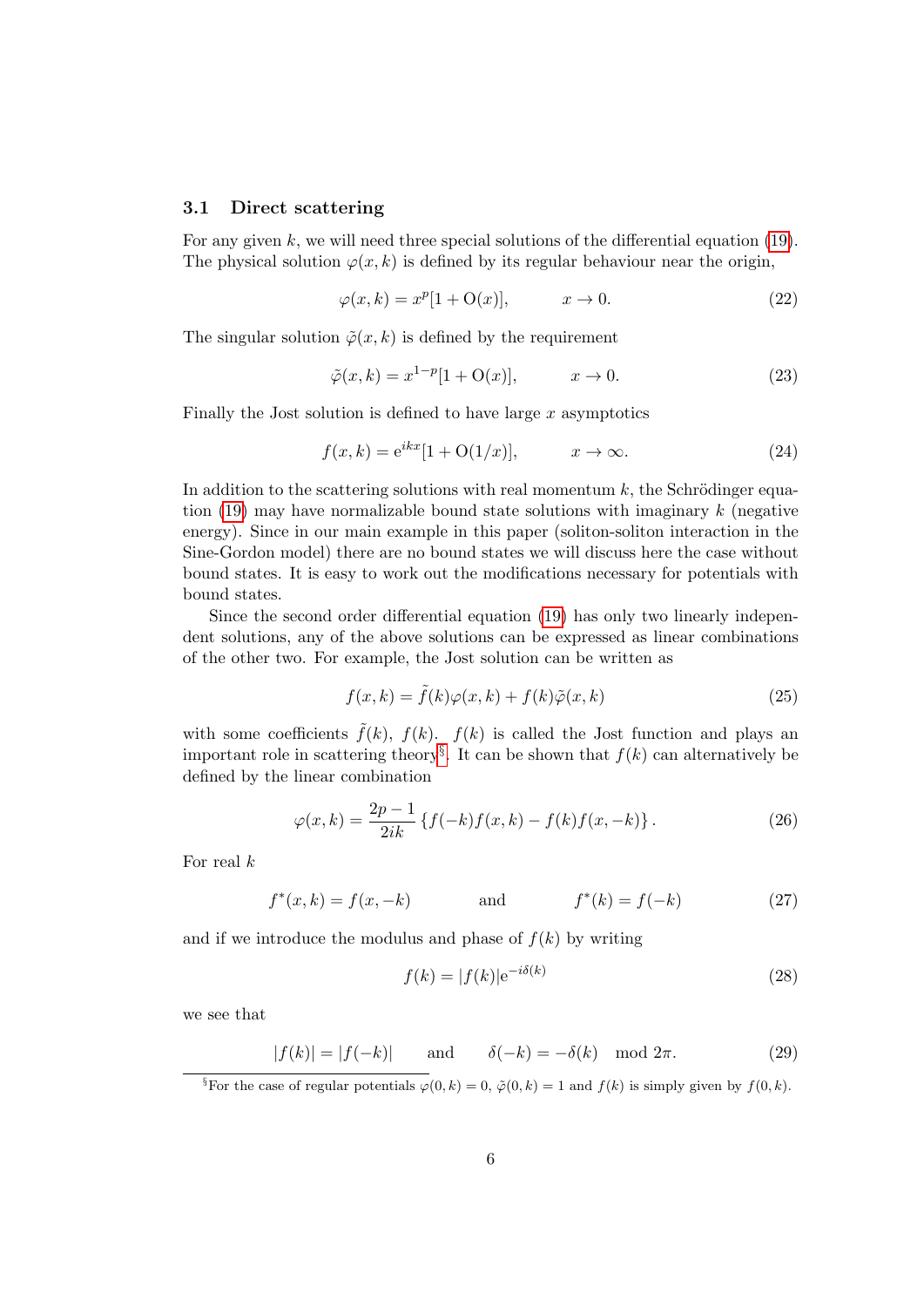From  $(26)$  we see that for large x asymptotically

$$
\varphi(x,k) \approx -\frac{2p-1}{2ik} f(k) \left\{ e^{-ikx} - S(k)e^{ikx} \right\} = \frac{2p-1}{k} |f(k)| \sin[kx + \delta(k)]. \tag{30}
$$

Here

$$
S(k) = \frac{f(-k)}{f(k)} = e^{2i\delta(k)}\tag{31}
$$

and  $\delta(k)$  is the phase shift.

It is possible to show that the large  $k$  behaviour of the Jost function is

$$
f(k) \approx \frac{\Gamma(2p-1)}{\Gamma(p)} (-2ik)^{1-p} [1 + O(1/k)].
$$
\n(32)

This gives

$$
\delta(k) = \frac{\pi}{2}(1-p) + O(1/k), \qquad \delta(\infty) = \frac{\pi}{2}(1-p). \tag{33}
$$

Since (mod  $2\pi$ )  $\delta(-\infty) = -\delta(\infty)$ ,  $S(\infty)$  and  $S(-\infty)$  are not the same in general, except for integer  $p$ , in which case

$$
S(\infty) = S(-\infty) = (-1)^{p-1}.
$$
\n(34)

The physical solutions  $\varphi(x, k)$  satisfy the completeness relation

<span id="page-6-0"></span>
$$
\frac{2}{\pi} \int_0^\infty \frac{k^2 \mathrm{d}k}{(2p-1)^2 |f(k)|^2} \varphi(x,k)\varphi(y,k) = \delta(x-y). \tag{35}
$$

An other important object in inverse scattering theory is the transformation kernel  $A(x, y)$ . It is defined as the unique solution of the Goursat problem

$$
\frac{\partial^2}{\partial x^2}A(x,y) = \frac{\partial^2}{\partial y^2}A(x,y) + q(x)A(x,y),\tag{36}
$$

$$
-2\frac{\mathrm{d}}{\mathrm{d}x}A(x,x) = q(x),\tag{37}
$$

$$
\lim_{(x+y)\to\infty} A(x,y) = \lim_{(x+y)\to\infty} \frac{\partial}{\partial x} A(x,y) = \lim_{(x+y)\to\infty} \frac{\partial}{\partial y} A(x,y) = 0.
$$
 (38)

This transformation kernel can be used to define the unitary operator  $\hat{\mathcal{A}}$  which maps the solutions of the free problem onto those of the interacting problem with potential  $q(x)$ . The action of  $\hat{\mathcal{A}}$  is defined by

$$
(\hat{\mathcal{A}}\mathcal{F})(x) = \mathcal{F}(x) + \int_x^{\infty} dy A(x, y)\mathcal{F}(y)
$$
\n(39)

and the mapping is

$$
f_k = \hat{\mathcal{A}}E_k, \qquad f_k(x) = f(x,k), \qquad E_k(x) = e^{ikx}.
$$
 (40)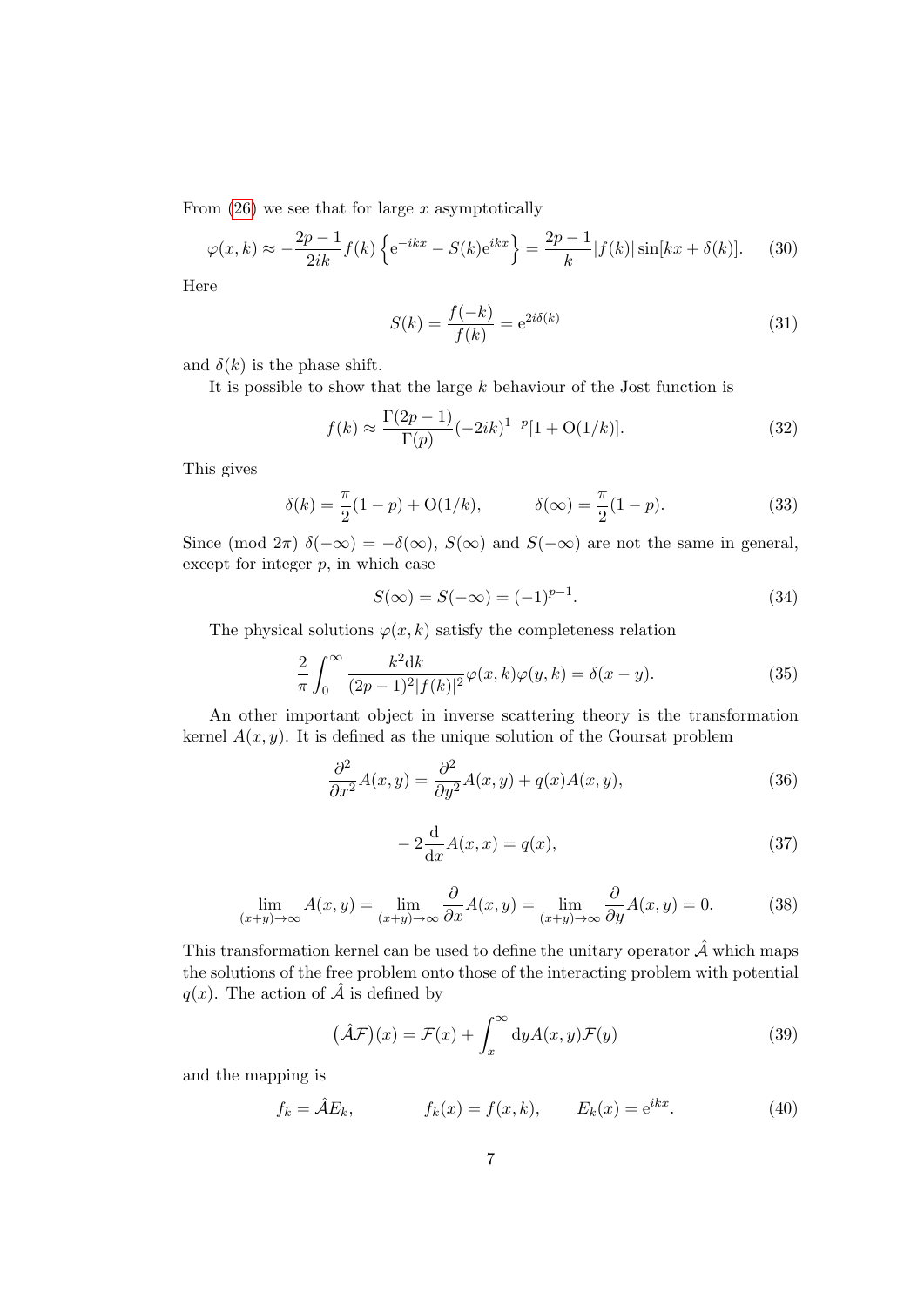#### 3.2 Inverse scattering

Starting from the completeness relation [\(35\)](#page-6-0), by acting on it with the inverse of the unitary operator  $\hat{\mathcal{A}}$ , one can derive the most important equation of inverse scattering, the Marchenko integral equation. We have followed the steps presented in [\[17\]](#page-22-7) for regular potentials. In our case with singular potential one has to be careful because unlike for regular potentials,  $\delta(\infty) \neq 0$  here. The result is that  $A(x, y)$  satisfies the Marchenko equation

<span id="page-7-0"></span>
$$
F(x + y) + A(x, y) + \int_{x}^{\infty} ds \, A(x, s) \, F(s + y) = 0, \qquad y > x > 0,\tag{41}
$$

where

<span id="page-7-1"></span>
$$
F(x) = \frac{1}{2\pi ix} \int_{-\infty}^{\infty} dk e^{ikx} S'(k).
$$
 (42)

The Marchenko equation [\(41\)](#page-7-0) is of the same form as for regular potentials, only the definition of  $F(x)$  had to be modified. In the special case of integer p, an alternative form of [\(42\)](#page-7-1) is obtained by partial integration

<span id="page-7-2"></span>
$$
F(x) = \frac{1}{2\pi} \int_{-\infty}^{\infty} dk e^{ikx} \left[ (-1)^{p-1} - S(k) \right].
$$
 (43)

For  $p = 1$  the standard formula [\[17\]](#page-22-7) is reproduced.

Quantum inverse scattering now proceeds in three steps. The first step is to calculate  $F(x)$  using the scattering data  $S(k)$  in [\(42\)](#page-7-1) or [\(43\)](#page-7-2). The second step is to solve [\(41\)](#page-7-0) for  $A(x, y)$ . The third and final step is to use

<span id="page-7-4"></span>
$$
-2\frac{\mathrm{d}}{\mathrm{d}x}A(x,x) = q(x) \tag{44}
$$

to determine  $q(x)$ .

### 4 Sine-Gordon effective potential in the laboratory frame

In this section we carry out the three steps of quantum inverse scattering to determine the effective SG potential that exactly reproduces the SG soliton-soliton scattering in the laboratory frame (case I). The SG S-matrix is given in Appendix B.

For simplicity, we deal with integer p only. Using the identification [\(17\)](#page-4-1) and the SG S-matrix [\(95\)](#page-19-0) we have

<span id="page-7-3"></span>
$$
S_I(k) = \prod_{m=1}^{p-1} \frac{s_m - ik}{s_m + ik}, \qquad s_m = \sin(\nu \pi m). \tag{45}
$$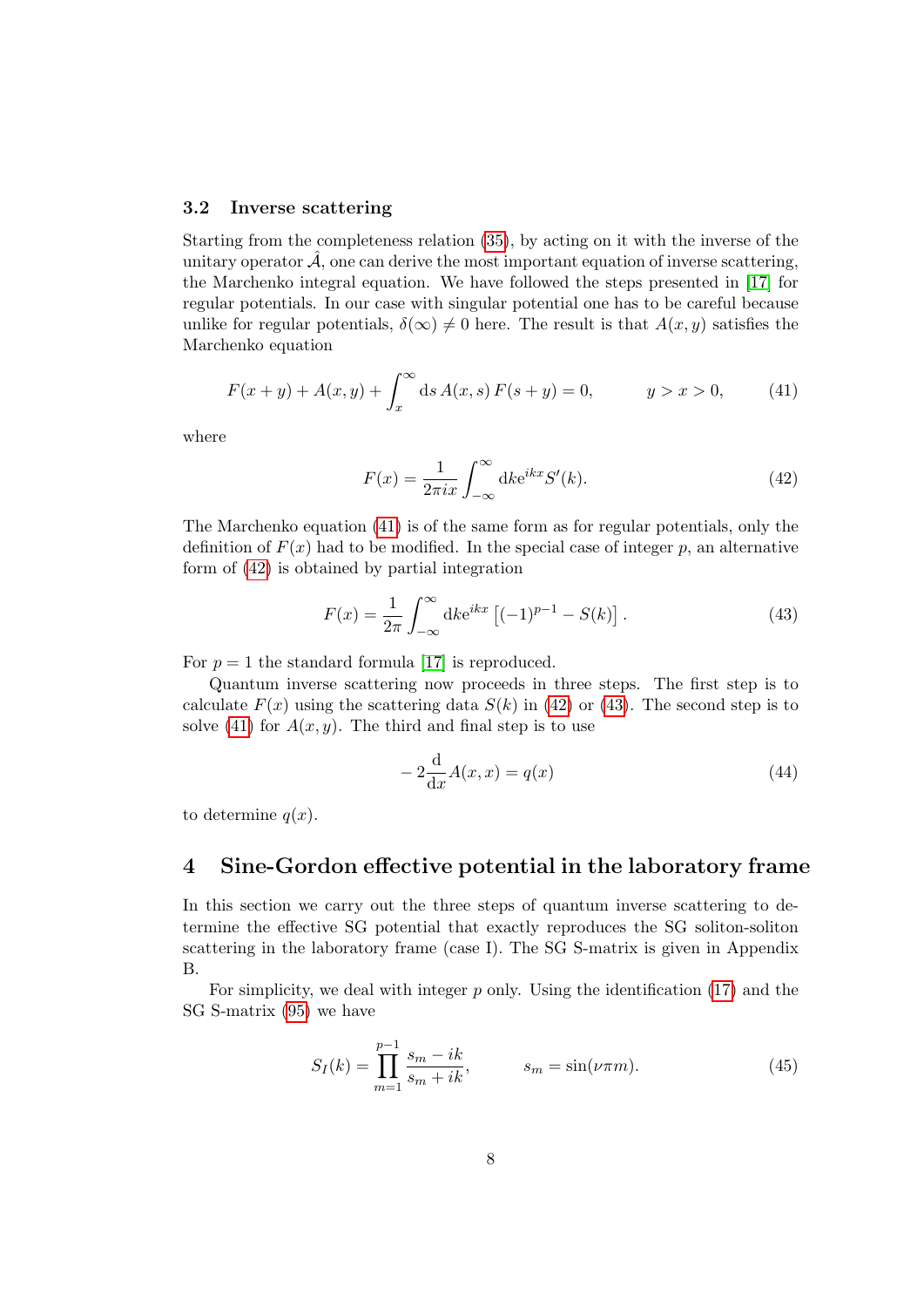The first step is to calculate  $F(x)$ . For the above S-matrix [\(43\)](#page-7-2) is easily evaluated with the help of the residue theorem and we obtain

<span id="page-8-0"></span>
$$
F(x) = -\sum_{m=1}^{p-1} R_m e^{-s_m x}, \qquad R_m = 2s_m \prod_{n \neq m} \frac{s_n + s_m}{s_n - s_m}.
$$
 (46)

The next step is to solve the Marchenko equation for  $A(x, y)$ . For  $F(x)$  given by [\(46\)](#page-8-0) we have to solve

<span id="page-8-1"></span>
$$
-\sum_{m} R_{m} e^{-s_{m}(x+y)} + A(x,y) - \sum_{m} R_{m} e^{-s_{m}y} \int_{x}^{\infty} dw \, A(x,w) e^{-s_{m}w} = 0. \tag{47}
$$

We see that the y dependence of  $A(x, y)$  must be of the form

$$
A(x,y) = \sum_{m} R_m a_m(x) e^{-s_m y}.
$$
\n(48)

When this expression is substituted back to [\(47\)](#page-8-1) we find

$$
a_m(x) = e^{-s_m x} + \sum_n R_n \int_x^{\infty} dw \, a_n(x) e^{-(s_m + s_n)w}.
$$
 (49)

The w integration can be performed and we get

$$
a_m(x) = e^{-s_m x} + \sum_n R_n a_n(x) \frac{1}{s_m + s_n} e^{-(s_m + s_n)x},
$$
\n(50)

which can be further simplified by introducing

$$
a_m(x) = e^{-s_m x} b_m(x), \qquad z_m(x) = R_m e^{-2s_m x}.
$$
 (51)

We finally obtain the equations

<span id="page-8-2"></span>
$$
b_m = 1 + \sum_n \frac{z_n b_n}{s_m + s_n}.\tag{52}
$$

This way the Marchenko integral equation is reduced to an algebraic problem. We have to solve  $(52)$  for the  $b_m$  variables and using this solution we can write

$$
A(x, y) = \sum_{m} R_{m} b_{m}(x) e^{-s_{m}(x+y)}.
$$
 (53)

Finally  $A(x, x)$  is given by

<span id="page-8-3"></span>
$$
A(x,x) = \sum_{m} b_m(x) z_m(x). \tag{54}
$$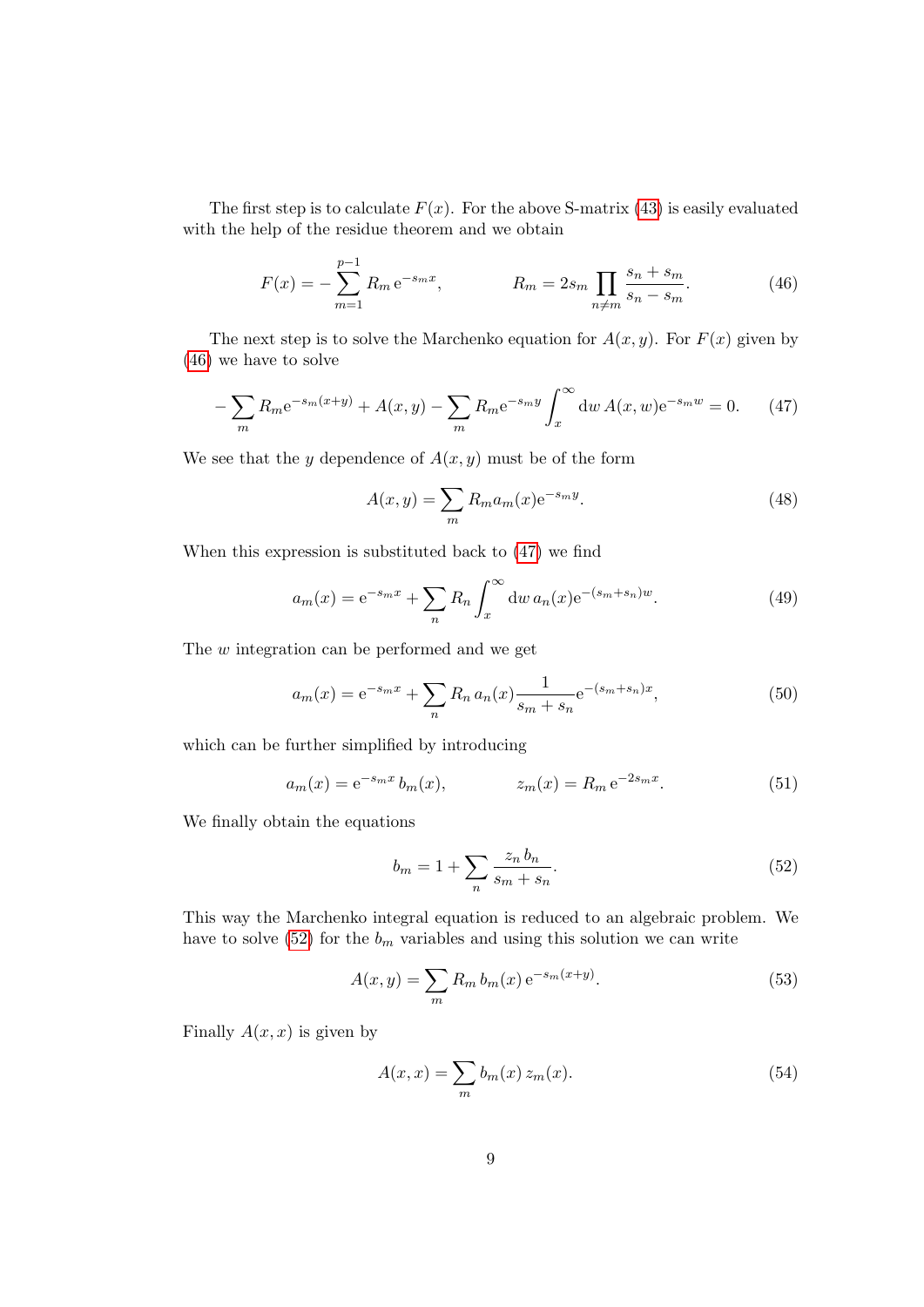

Figure 1: Comparison of the integrated effective potential  $A(x, x)$  (solid) and the corresponding zero-momentum  $A_o(x, x)$  (dashed) for  $p = 3$ .

The solution of this algebraic problem turns out to be very simple. We can rearrange [\(52\)](#page-8-2) to the matrix form

<span id="page-9-1"></span>
$$
\sum_{n} \mathcal{M}_{mn} b_n = 1 \tag{55}
$$

where

$$
\mathcal{M}_{mn}(x) = \delta_{mn} - \frac{z_n(x)}{s_m + s_n}.\tag{56}
$$

As shown in Appendix C, the solution is the logarithmic derivative of the determinant of this matrix,

<span id="page-9-0"></span>
$$
A(x,x) = \frac{d}{dx} \ln \mathcal{D}(x), \qquad \mathcal{D}(x) = \text{Det}(\mathcal{M}(x)). \qquad (57)
$$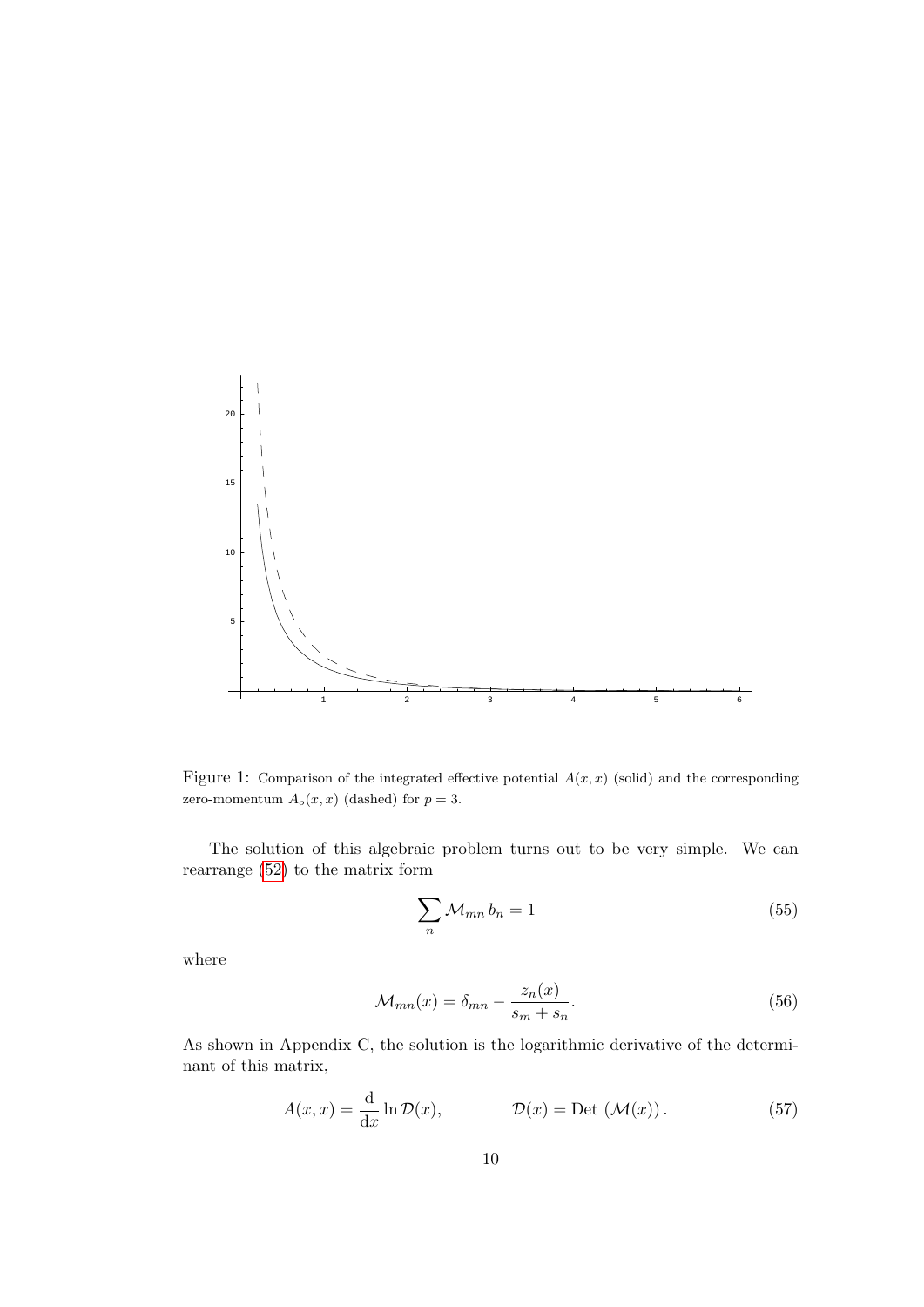The final results can be further simplified if we introduce the "reduced" determinant  $\overline{\mathcal{D}}$  by writing

$$
\mathcal{D} = 2^{p-1} \left( \prod_{k < l} \frac{1}{s_k - s_l} \right) \left( \prod_m e^{-s_m x} \right) \hat{\mathcal{D}}.\tag{58}
$$

Since the determinant is a totally symmetric expression of the variables  $s_j$  and the prefactor is totally antisymmetric, the reduced determinant must also be totally antisymmetric. Moreover, it turns out to be a polynomial in the variables  $s_i$ ,  $H_i$ ,  $C_j$ , where

$$
H_j = \sinh(s_j x), \qquad C_j = s_j \cosh(s_j x). \tag{59}
$$

It is easy to see that for  $p = 2$  we have  $\hat{\mathcal{D}} = H_1$ . We have calculated the reduced determinant for  $p = 3, 4, 5$  using Mathematica. For  $p = 3$ 

$$
\hat{\mathcal{D}} = C_1 H_2 - C_2 H_1,\tag{60}
$$

for  $p = 4$ 

$$
\hat{\mathcal{D}} = -(s_1^2 - s_2^2)C_3H_1H_2 + (s_1^2 - s_3^2)C_2H_1H_3 - (s_2^2 - s_3^2)C_1H_2H_3,\tag{61}
$$

finally for  $p = 5$  Mathematica found

<span id="page-10-0"></span>
$$
\hat{\mathcal{D}} = -(s_1^2 - s_2^2)(s_3^2 - s_4^2)C_1C_2H_3H_4 + 5 \text{ anti-permutations.}
$$
 (62)

The 5 additional terms on the right hand side of [\(62\)](#page-10-0) make it totally antisymmetric.

From the above formulas it is clear how  $\hat{\mathcal{D}}$  can be constructed from the variables  $s_i, H_i, C_i$  in general. Since our calculation is algebraic, it must be valid also for the case discussed in Appendix A, since the corresponding S-matrix is also of the form [\(45\)](#page-7-3), with  $s_m = m$ . It is a very non-trivial check on our result that in this case [\(57\)](#page-9-0) is reduced to

$$
\frac{p(p-1)}{2}[\coth(x)-1],\tag{63}
$$

which is by far not obvious, but turns out to be true.

The small  $x$  expansion of  $(57)$  takes the form

$$
A(x,x) = \frac{p(p-1)}{2x} - \sum_{j} s_j + \frac{x}{2p-1} \left( \sum_{j} s_j^2 \right) + O(x^3)
$$
  
=  $\frac{p(p-1)}{2x} - \frac{1}{2} \cot \frac{\pi \nu}{2} + \frac{x}{4} + O(x^3).$  (64)

The strength of the  $x \to 0$  singularity is exactly the same as we assumed at the beginning of our considerations.

We have compared the (integrated) laboratory frame effective potential and the (integrated) zero-momentum potential in Figs. 1,2 for  $p = 3, 4$ .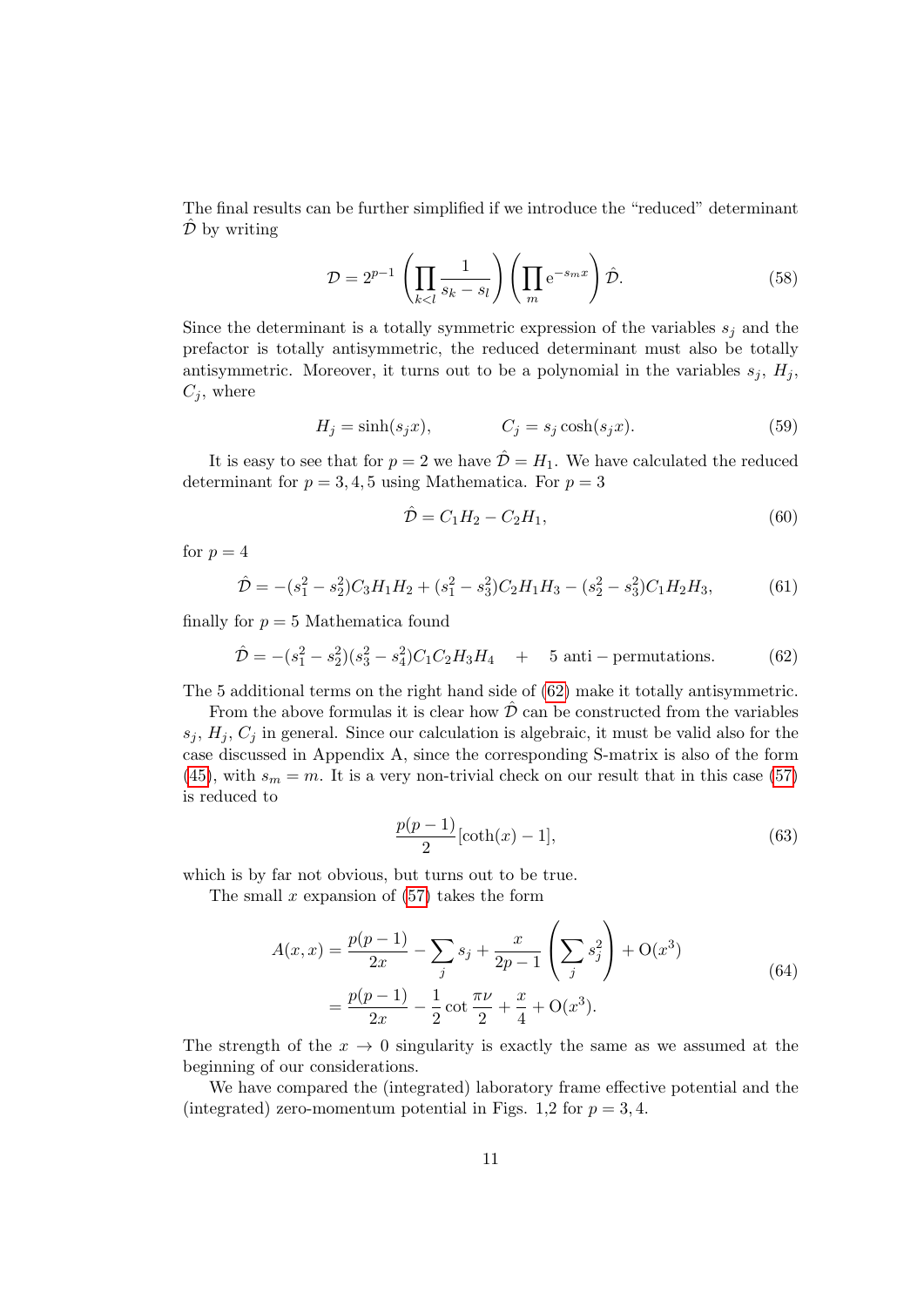

Figure 2: Comparison of the integrated effective potential  $A(x, x)$  (solid) and the corresponding zero-momentum  $A_o(x, x)$  (dashed) for  $p = 4$ .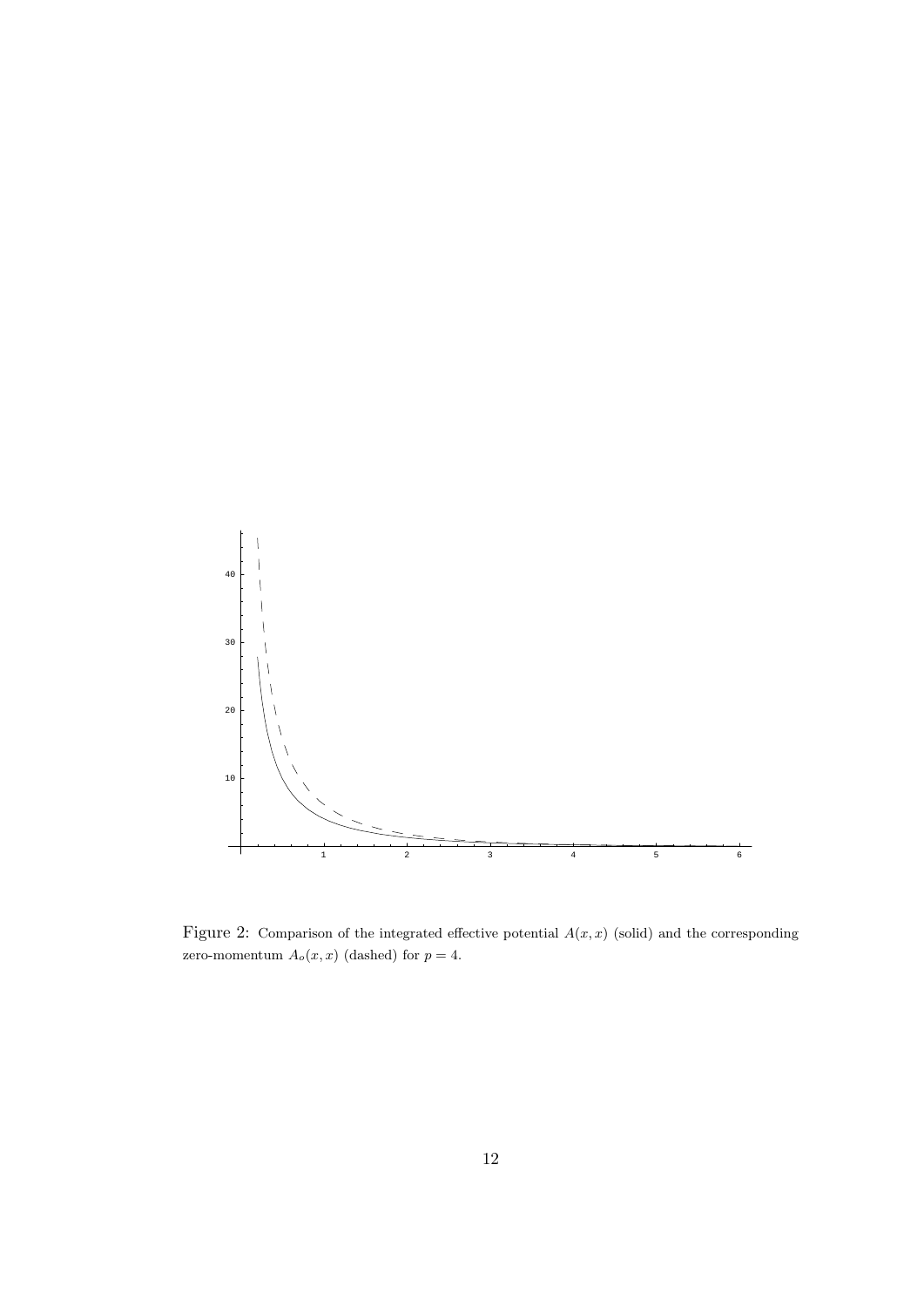# 5 Sine-Gordon effective potential in the centre of mass frame

In this section we calculate the SG effective potential in the centre of mass frame. Again, we restrict our attention to integer  $p$ . Using [\(18\)](#page-4-2) and [\(95\)](#page-19-0) we have

$$
S_{II}(k) = \prod_{m=1}^{p-1} \frac{s_m - ik\rho(k)}{s_m + ik\rho(k)}, \qquad \rho(k) = \sqrt{1 + \frac{k^2}{4}}.
$$
 (65)

This can be equivalently written

$$
S_{II}(k) = (-1)^{p-1} + \sum_{m} \frac{R_m}{s_m + ik\rho(k)}\tag{66}
$$

and correspondingly, using [\(43\)](#page-7-2),

$$
F_{II}(x) = -\sum_{m} R_m \mathcal{F}(x; s_m),\tag{67}
$$

where

<span id="page-12-0"></span>
$$
\mathcal{F}(x;\sigma) = \frac{1}{2\pi} \int_{-\infty}^{\infty} dk \, \frac{e^{ikx}}{\sigma + ik\rho(k)}.
$$
\n(68)

Let us introduce the notations

$$
\sigma = \sin \varphi, \qquad \tilde{\sigma} = \cos \varphi, \qquad \alpha = \sin \frac{\varphi}{2}, \qquad \beta = \cos \frac{\varphi}{2}.
$$
 (69)

The integrand of [\(68\)](#page-12-0) in the upper half plane has poles at  $k = 2i\alpha$ ,  $2i\beta$  with residues  $-i\beta/\tilde{\sigma}$ ,  $i\alpha/\tilde{\sigma}$  respectively and a cut starting at  $k = 2i$  and going up along the imaginary axis. We can evaluate the Fourier integral by closing the contour with a half-circle at infinity and using the residue theorem, but we have to add the contribution of the cut as well. The contribution of the poles is

$$
\mathcal{F}^{\text{pole}}(x;\sigma) = \frac{1}{\tilde{\sigma}} \left( \beta e^{-2\alpha x} - \alpha e^{-2\beta x} \right) \tag{70}
$$

and we can write

$$
\mathcal{F}(x;\sigma) = \mathcal{F}^{\text{pole}}(x;\sigma) + \mathcal{F}^{\text{cut}}(x;\sigma),\tag{71}
$$

where

$$
\mathcal{F}^{\text{cut}}(x;\sigma) = -\frac{1}{\pi} \int_2^{\infty} d\kappa \, \frac{\kappa R e^{-\kappa x}}{\sigma^2 + \kappa^2 R^2}, \qquad R = \sqrt{\frac{\kappa^2}{4} - 1}.
$$
 (72)

This form is more suitable for numerical evaluation because instead of an oscillating integrand it contains a decaying exponential.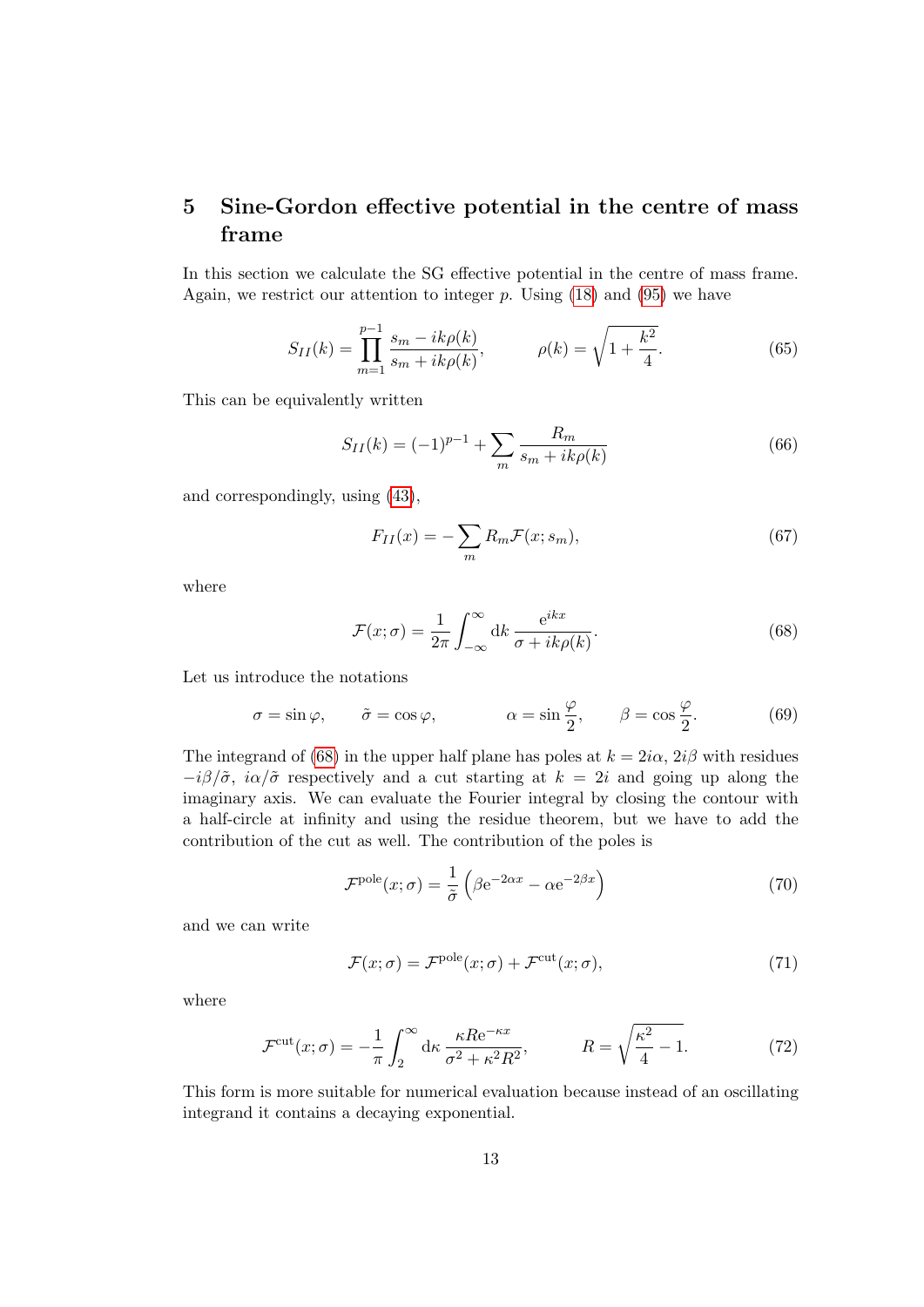

Figure 3: The integrated effective potential in the COM frame for  $p = 2$  (dots). For comparison the analytically obtained LAB frame integrated effective potential  $A(x, x)$  (solid) is also shown.

We calculated  $F_{II}(x)$  numerically for  $p = 2, 3$  and by discretizing the integrals solved the corresponding Marchenko equations numerically. The results are shown in Figs. 3,4. For comparison we also show in these plots the corresponding LAB frame (integrated) effective potentials. It can be seen that the frame dependence is weak: both effective potentials have the same qualitative features and are close to each other. The expected  $1/x$  short distance behaviour is also reproduced. We can conclude that the notion of effective potential makes sense in this model.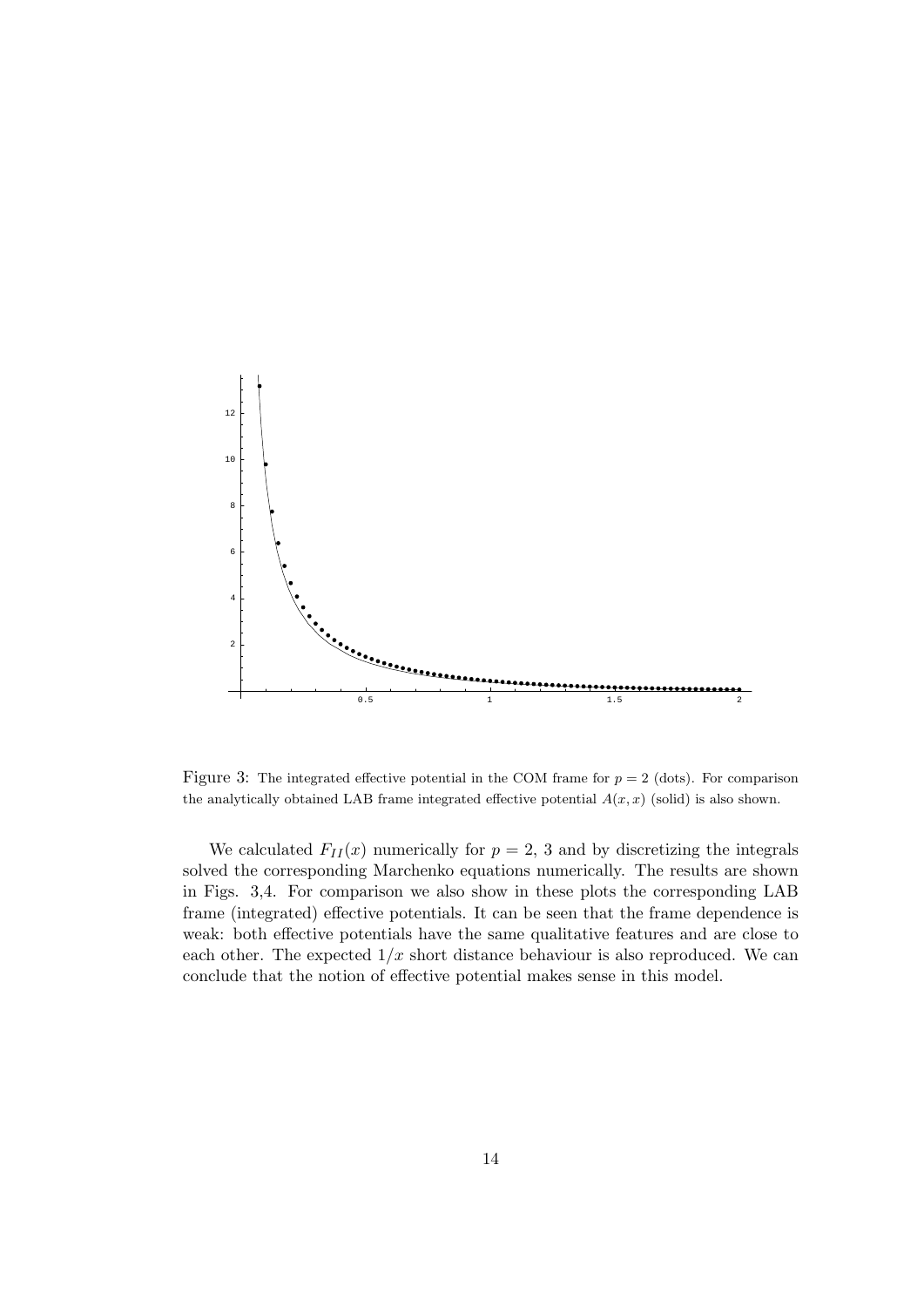

Figure 4: The integrated effective potential in the COM frame for  $p = 3$  (dots). For comparison the analytically obtained LAB frame integrated effective potential  $A(x, x)$  (solid) is also shown.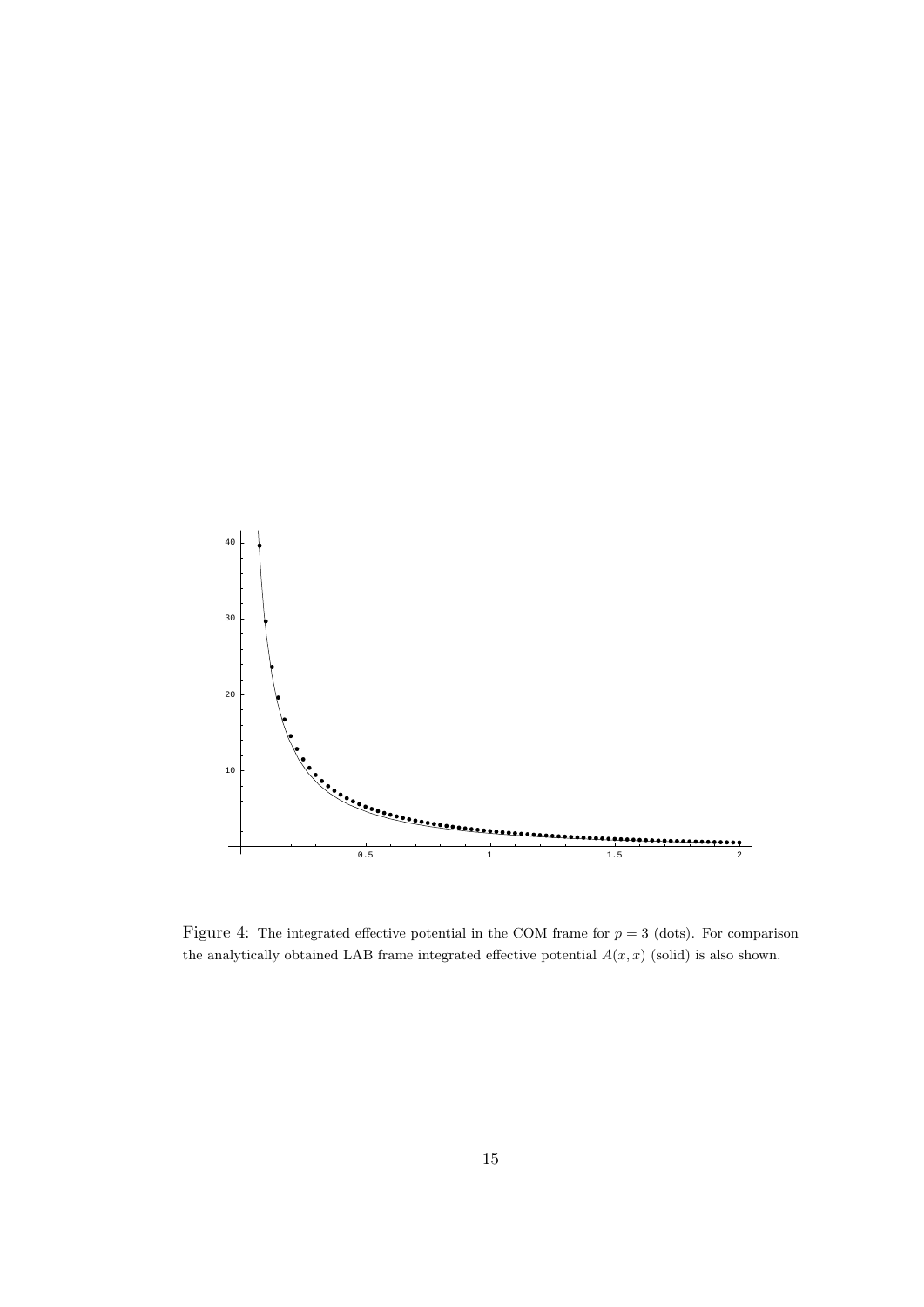### 6 Summary and conclusion

The phenomenological potential in nuclear phsysics has a limited range of applicability because the very notion of a potential used in the Schrödinger equation is a nonrelativistic concept which is meaningful and valid (approximately) only below the  $\pi$ -production threshold. The NBS potential as measured by the original HAL QCD method [\[1\]](#page-21-0) is energy dependent (although this energy dependence is moderate at low energies). An alternative possibility is to define [\[2,](#page-21-1) [3\]](#page-21-2) an energy-independent, but nonlocal "potential".

1 + 1 dimensional integrable models are useful because the analogous problems can be studied more explicitly. Moreover, since there is no particle production in integrable models, the two-particle description remains valid at all energies. It is possible to define an effective potential, which is energy independent and reproduces the scattering data exactly. The price one has to pay for energy independence is that due to the relativistic nature of the problem this effective potential becomes frame dependent.



<span id="page-15-0"></span>Figure 5: Comparison of integrated SG effective potentials for  $p = 3$ . The solid (red) line, the (blue) dots and the dashed (black) line are the LAB frame, the COM frame and the zero-momentum potential, respectively.

In this paper we studied the effective potential in the SG model. We calculated the effective potential algebraically in the laboratory frame and numerically in the centre of mass frame using inverse scattering techniques. Our results are summarized in Fig. [5,](#page-15-0) where the LAB and COM frame effective potentials are compared and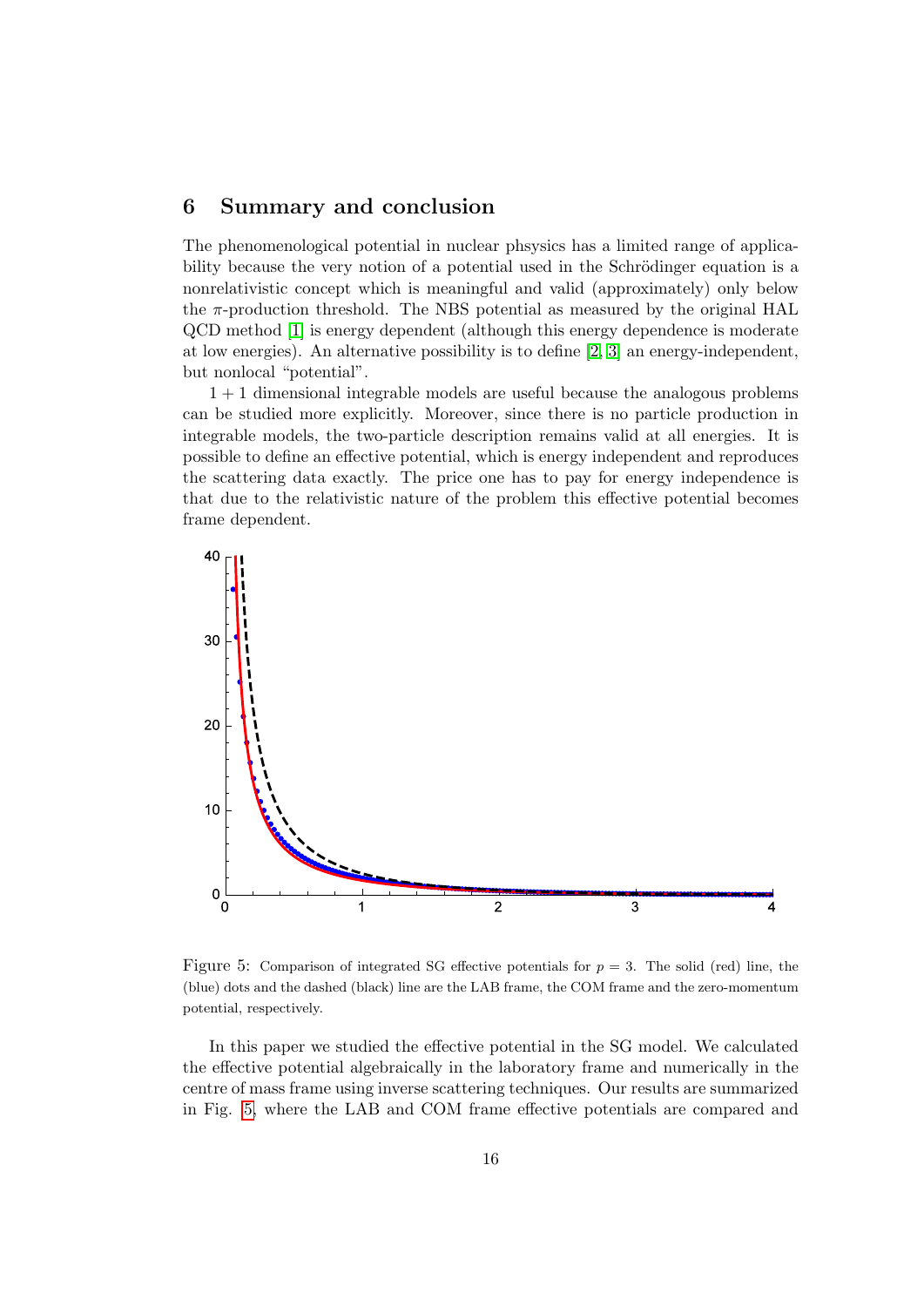the zero-momentum potential (obtained from the equivalent Ruijsenaars-Schneider formulation of the model) is also shown. The three potentials are qualitatively very similar and also close numerically. Our conclusion is that (at least in this 1 + 1 dimensional toy model) in spite of the problems discussed above the effective potential remains a useful concept.

#### Acknowledgments

This work was supported by the Major State Basic Research Development Program in China (No. 2015CB856903), the National Natural Science Foundation of China (Grant No. 11575254) and by the Hungarian National Science Fund OTKA (under K116505). J. B. would like to thank the CAS Institute of Modern Physics, Lanzhou, where most of this work has been carried out, for hospitality.

# A Scattering and inverse scattering for the  $1/\sinh^2 x$  potential

To illustrate the steps of direct and inverse scattering, we take the solvable potential

<span id="page-16-0"></span>
$$
q(x) = \frac{p(p-1)}{\sinh^2 x}.
$$
 (73)

The solution of the Schrödinger equation [\(19\)](#page-4-0) with this potential is well known and proceeds by introducing the new variables

$$
u(x) = e^{ikx} F(z), \qquad z = \frac{1}{2} (1 + \coth x). \tag{74}
$$

The Schrödinger equation becomes

$$
z(1-z)F''(z) + (1+ik-2z)F'(z) + p(p-1)F(z) = 0,
$$
\n(75)

which is the hypergeometric differential equation with parameters

$$
a = p,
$$
  $b = 1 - p,$   $c = 1 + ik.$  (76)

The hypergeometric differential equation has many solutions expressible by Gauss' hypergeometric function  ${}_2F_1$ . The solutions we need are

$$
\varphi(x,k) = \frac{1}{2^p} \left( 1 - e^{-2x} \right)^p e^{ikx} {}_2F_1 \left( p, p - ik, 2p; 1 - e^{-2x} \right),\tag{77}
$$

$$
\tilde{\varphi}(x,k) = 2^{p-1} \left( 1 - e^{-2x} \right)^{1-p} e^{ikx} {}_{2}F_{1} \left( 1 - p - ik, 1 - p, 2 - 2p; 1 - e^{-2x} \right), \tag{78}
$$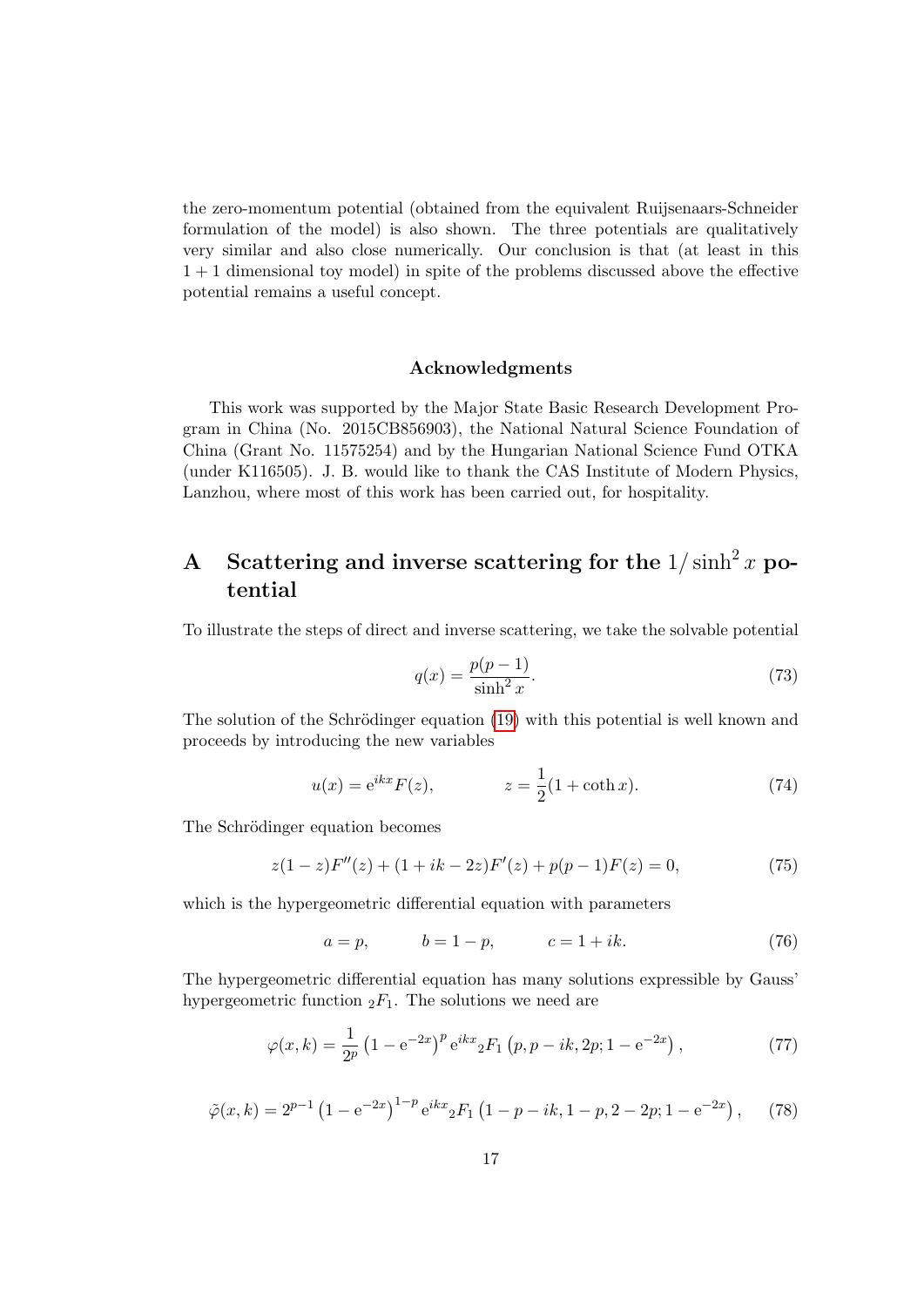$$
f(x,k) = (1 - e^{-2x})^p e^{ikx} {}_2F_1(p, p - ik, 1 - ik; e^{-2x}).
$$
 (79)

 $\varphi(x, k)$  and  $f(x, k)$  are always well defined by the above formula, but the above expression for  $\tilde{\varphi}(x, k)$  is valid only if p is not an integer or half-integer. This is a technical difficulty only and does not imply that  $\tilde{\varphi}(x, k)$  does not exist in these cases. It only means that it cannot be simply expressed in terms of  $_2F_1$ . Moreover, our formulas for  $f(k)$  and the S-matrix are continuous and turn out to be valid for integer/half-integer p as well.

Using the well-known linear relations between the hypergeometric functions of argument z and argument  $1 - z$  we can read off the coefficients defined by [\(25\)](#page-5-2). In this example they turn out to be

$$
f(k) = \frac{1}{2^{p-1}} \frac{\Gamma(1-ik)\Gamma(2p-1)}{\Gamma(p)\Gamma(p-ik)},
$$
\n(80)

$$
\tilde{f}(k) = 2^p \frac{\Gamma(1 - ik)\Gamma(1 - 2p)}{\Gamma(1 - p - ik)\Gamma(1 - p)}.
$$
\n(81)

It can be checked that using [\(26\)](#page-5-1) leads to the same expression for  $f(k)$ .

The S-matrix is

$$
S(k) = \frac{\Gamma(1+ik)\Gamma(p-ik)}{\Gamma(1-ik)\Gamma(p+ik)}.
$$
\n(82)

As mentioned before, this derivation is not valid for integer  $p$ . Nevertheless, the formula for the S-matrix remains valid for integer  $p$  too. Moreover, for integer  $p$  it simplifies to

$$
S(k) = \prod_{j=1}^{p-1} \frac{j-ik}{j+ik}.
$$
\n(83)

The simplest nontrivial case is  $p = 2$ . The corresponding S-matrix is

$$
S(k) = \frac{1 - ik}{1 + ik} \tag{84}
$$

and [\(43\)](#page-7-2) gives

$$
F(x) = -2e^{-x}.
$$
 (85)

For this  $F(x)$  the Marchenko equation is easily solved and one finds

$$
A(x,y) = \frac{e^{-y}}{\sinh x}.\tag{86}
$$

Thus

$$
A(x,x) = \coth x - 1\tag{87}
$$

and using [\(44\)](#page-7-4) the potential [\(73\)](#page-16-0) is reproduced, as it should.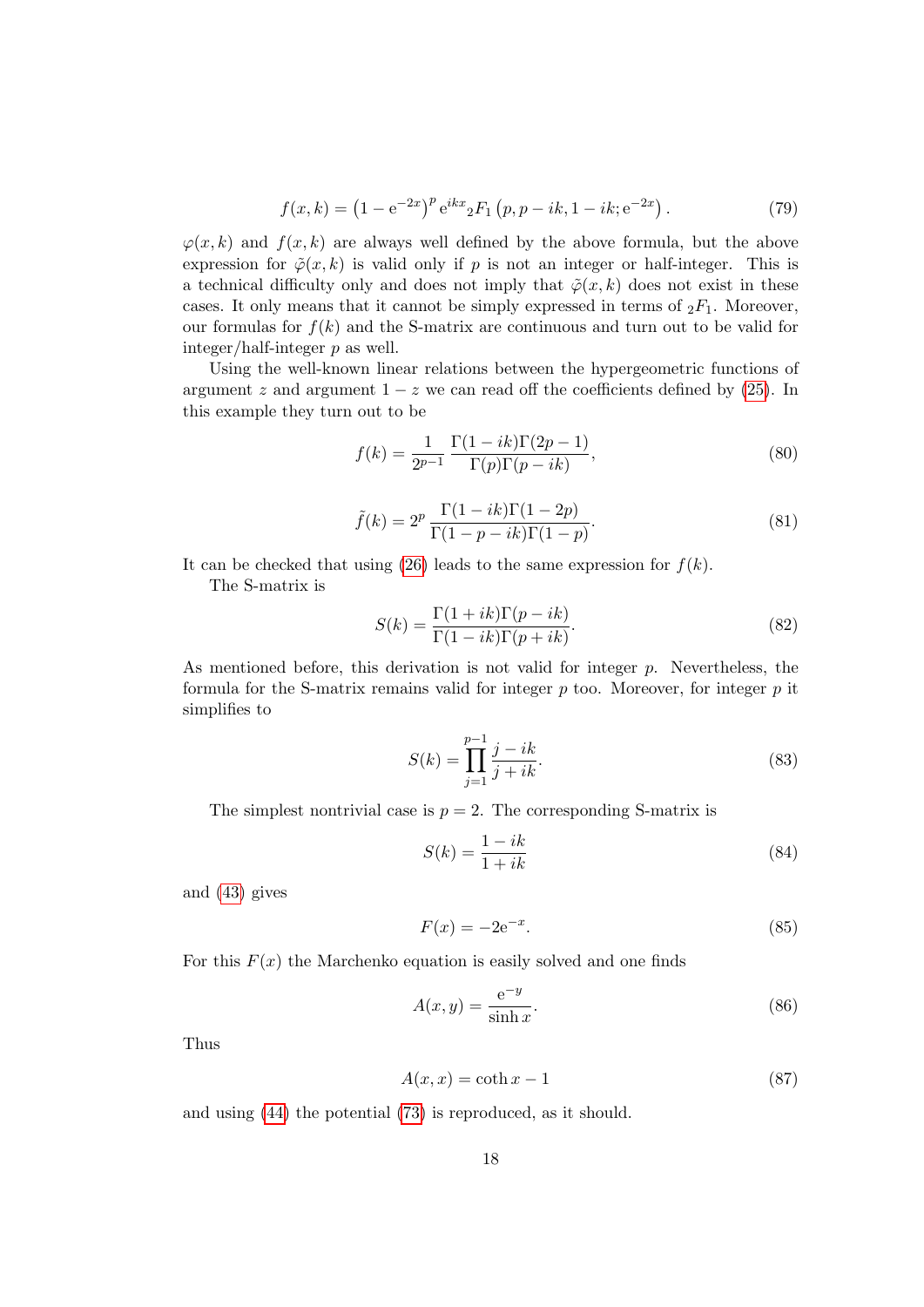## B The Sine-Gordon S-matrix

The Sine-Gordon (SG) model is perhaps the most studied two-dimensional integrable field theory. Its spectrum and S-matrix is exactly known from its bootstrap solution [\[18\]](#page-22-8). Moreover, an equivalent relativistic quantum mechanical description exists, the Ruijsenaars-Schneider model [\[12,](#page-22-2) [13\]](#page-22-3).

The SG field theory Lagrangian is<sup>9</sup>

$$
\mathcal{L} = \frac{1}{2} \left( \dot{\phi}^2 - \phi'^2 \right) + \frac{\mu^2}{\beta^2} \cos(\beta \phi),\tag{88}
$$

where  $\mu$  is a mass parameter and  $\beta$  is the SG coupling. The model is well-defined only if  $0 < \beta^2 < 8\pi$ .  $\beta^2 = 4\pi$  is the free fermion point. We will use the parameters

$$
p = \frac{4\pi}{\beta^2} > \frac{1}{2}
$$
 and  $\nu = \frac{1}{2p-1}$ . (89)

The spectrum of the model includes a  $U(1)$  doublet of particles (soliton and antisoliton of mass  $m$ ). There are also soliton-antisoliton bound states (breathers), whose mass spectrum is given by

$$
m_k = 2m \sin\left(\frac{\pi \nu k}{2}\right), \qquad k = 1, 2, \dots < 2p - 1.
$$
 (90)

The soliton mass is related to the Lagrangian mass parameter by

$$
m = \frac{2p - 1}{\pi} \mu.
$$
\n<sup>(91)</sup>

The full S-matrix of the model (scattering among solitons, antisolitons, breathers) is completely known [\[18\]](#page-22-8), but in this paper we only need the soliton-soliton scattering S-matrix. Here there are no bound states and it is given by the formula

$$
\Sigma(\theta) = \exp\left\{i \int_0^\infty \frac{d\omega}{\omega} \sin\left(\frac{2\theta\omega}{\pi}\right) \frac{\sinh\left((\nu - 1)\omega\right)}{\cosh(\omega)\sinh(\nu\omega)}\right\}.
$$
\n(92)

Analitically continuing  $\Sigma(\theta)$  to the complex rapidity strip  $0 < \text{Im } \theta < \pi$  we find that it has poles at

$$
\theta_k = i\pi k\nu, \qquad k = 1, 2, \dots < 2p - 1. \tag{93}
$$

In the large rapidity limit

$$
\Sigma(\pm \infty) = e^{\pm i\pi(1-p)}.
$$
\n(94)

<span id="page-18-0"></span>There we use the  $\hbar = c = 1$  system of units as usual in relativistic quantum field theory.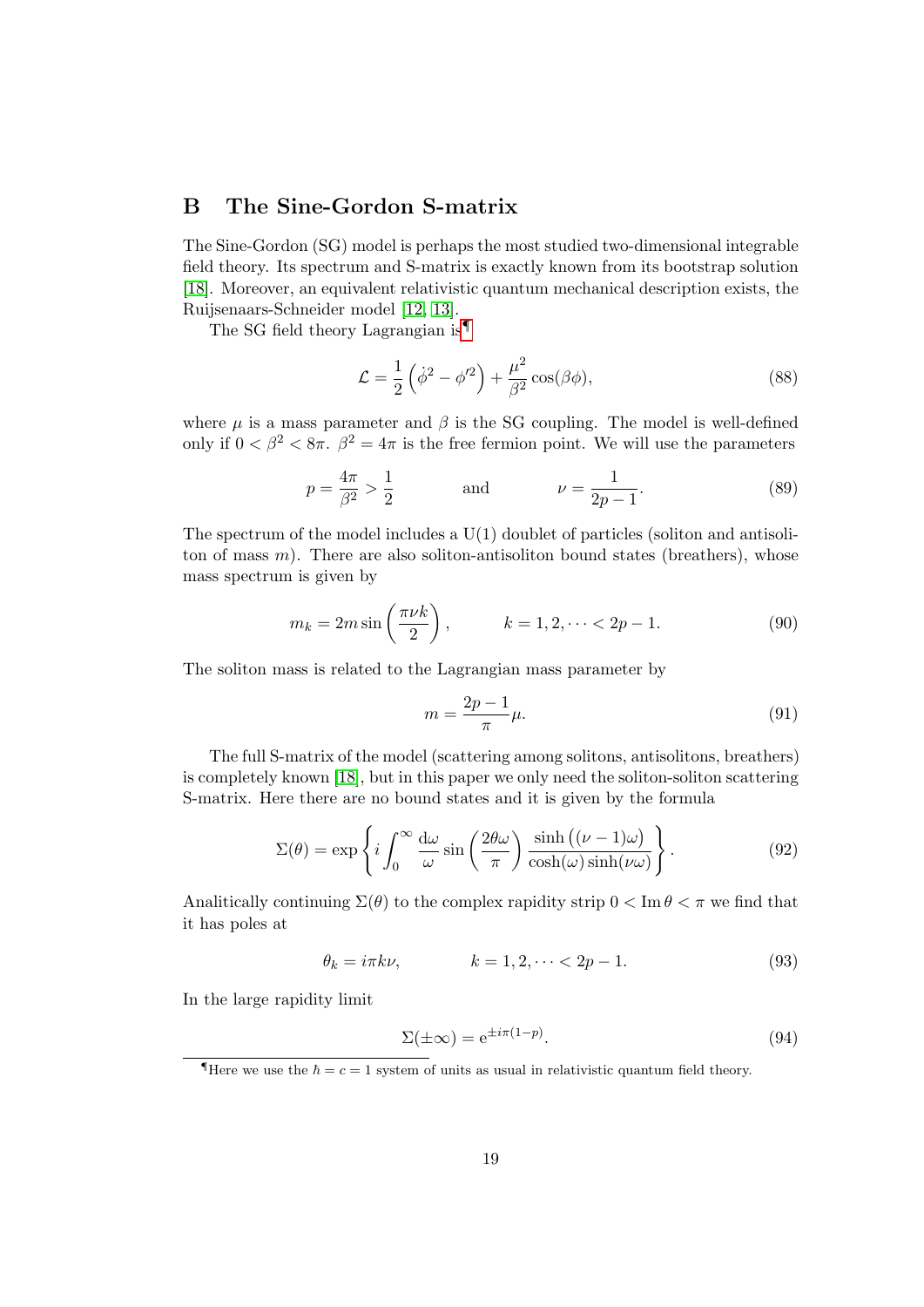$p$  is a continuous parameter, but the S-matrix simplifies for integer  $p$ . In this case  $\Sigma(\theta)$  is a function of  $sinh(\theta)$  and is given by

<span id="page-19-0"></span>
$$
\Sigma(\theta) = \prod_{j=1}^{p-1} \frac{s_j - i \sinh(\theta)}{s_j + i \sinh(\theta)},
$$
\n(95)

where

$$
s_j = \sin(\nu \pi j), \qquad j = 1, 2, \dots, p - 1. \tag{96}
$$

The Ruijsenaars-Schneider (RS) model [\[12,](#page-22-2) [13\]](#page-22-3) is an integrable relativistic quantum mechanical model whose dynamics and S-matrix is completely equivalent to that of the SG field theory. From the RS description it is possible to read off the corresponding zero-momentum potential [\[13,](#page-22-3) [11\]](#page-22-1). In our conventions it reads (after restoring the constants  $\hbar$ , c)

$$
U_o(x) = \frac{mc^2}{\sinh^2\left(\frac{\pi\nu x}{2L}\right)}.\tag{97}
$$

After rescaling by  $\ell = 2L$  we get

$$
q_o(x) = \frac{4}{\sinh^2(\pi\nu x)}.\tag{98}
$$

Although it has no special meaning in the SG context, for later convenience we introduce

$$
A_o(x,x) = \frac{2}{\pi \nu} \left[ \coth(\pi \nu x) - 1 \right]. \tag{99}
$$

Its relation to  $q_o(x)$  is analogous to [\(44\)](#page-7-4).

## C Determinant solution

Let us recall [\(55\)](#page-9-1), the set of equations we have to solve for  $b_m$  written in matrix form.

$$
\sum_{n} M_{mn} b_n = e_m, \qquad e_m = 1, \quad m = 1, 2, \dots p - 1,
$$
 (100)

where

<span id="page-19-1"></span>
$$
\mathcal{M}_{mn} = \delta_{mn} - \frac{z_n}{s_n + s_m}.\tag{101}
$$

The solution can be written in matrix language as

$$
b_m = \sum_{n} (\mathcal{M}^{-1})_{mn} e_n = \sum_{n} (\mathcal{M}^{-1})_{mn}
$$
 (102)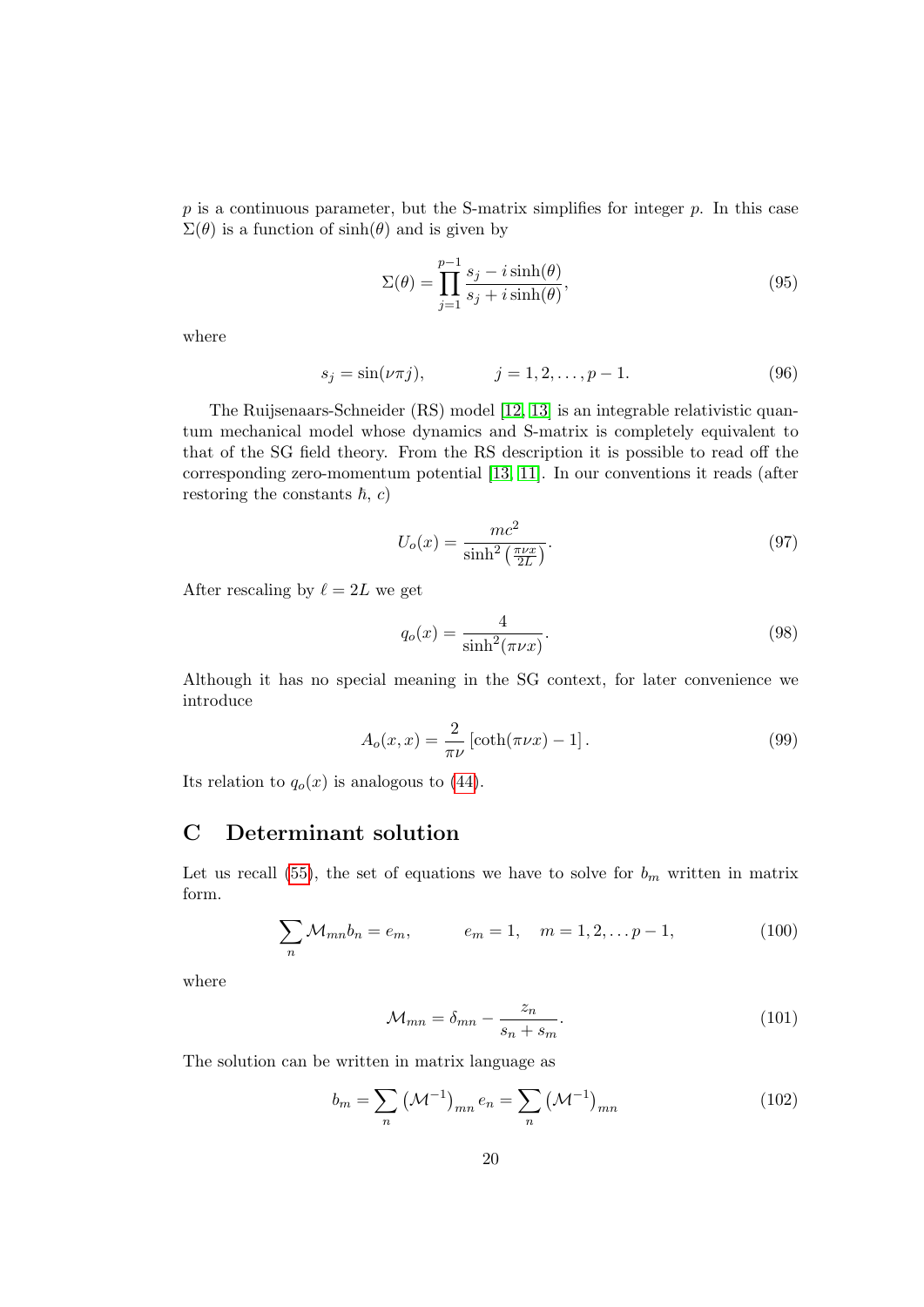and the integrated potential, which is given by [\(54\)](#page-8-3), as

$$
A(x,x) = \sum_{m,n} z_m \left(\mathcal{M}^{-1}\right)_{mn}.
$$
 (103)

Let us denote the determinant of [\(101\)](#page-19-1) by  $\mathcal{D}$ ,

$$
\mathcal{D} = \text{Det}(\mathcal{M})\tag{104}
$$

and its logarithmic derivative by

<span id="page-20-0"></span>
$$
\mathcal{A}(x) = \frac{\mathrm{d}}{\mathrm{d}x} \ln \mathcal{D}.\tag{105}
$$

We conjecture that

$$
A(x,x) = \mathcal{A}(x). \tag{106}
$$

For [\(105\)](#page-20-0) an alternative expression is

$$
\mathcal{A}(x) = \frac{\mathrm{d}}{\mathrm{d}x} \ln \mathrm{Det}\left(\mathcal{M}\right) = \mathrm{Tr}\left\{\mathcal{M}^{-1} \frac{\mathrm{d}\mathcal{M}}{\mathrm{d}x}\right\} = \sum_{m,n} \left(\mathcal{M}^{-1}\right)_{mn} \frac{\mathrm{d}}{\mathrm{d}x} \mathcal{M}_{nm}.
$$
 (107)

Since

$$
\frac{\mathrm{d}}{\mathrm{d}x} \mathcal{M}_{mn} = \frac{2s_n z_n}{s_m + s_n},\tag{108}
$$

we can write

$$
\mathcal{A}(x) = \sum_{m,n} z_m \left( \mathcal{M}^{-1} \right)_{mn} \frac{2s_m}{s_m + s_n} = \sum_{m,n} z_m \left( \mathcal{M}^{-1} \right)_{mn} \frac{(s_m + s_n) + (s_m - s_n)}{s_m + s_n}.
$$
(109)

and further

$$
\mathcal{A}(x) = A(x, x) + \mathcal{B}(x),\tag{110}
$$

where

$$
\mathcal{B}(x) = \sum_{m,n} z_m \left( \mathcal{M}^{-1} \right)_{mn} \frac{s_m - s_n}{s_m + s_n}.
$$
 (111)

Next we write the matrix  $M$  as a matrix product of a symmetric and a diagonal matrix:

$$
\mathcal{M} = \mathcal{K}\Delta,\tag{112}
$$

where

$$
\Delta_{mn} = z_m \delta_{mn}, \qquad \mathcal{K}_{mn} = \frac{1}{z_m} \delta_{mn} - \frac{1}{s_m + s_n}, \qquad \mathcal{K}_{mn} = \mathcal{K}_{nm}. \qquad (113)
$$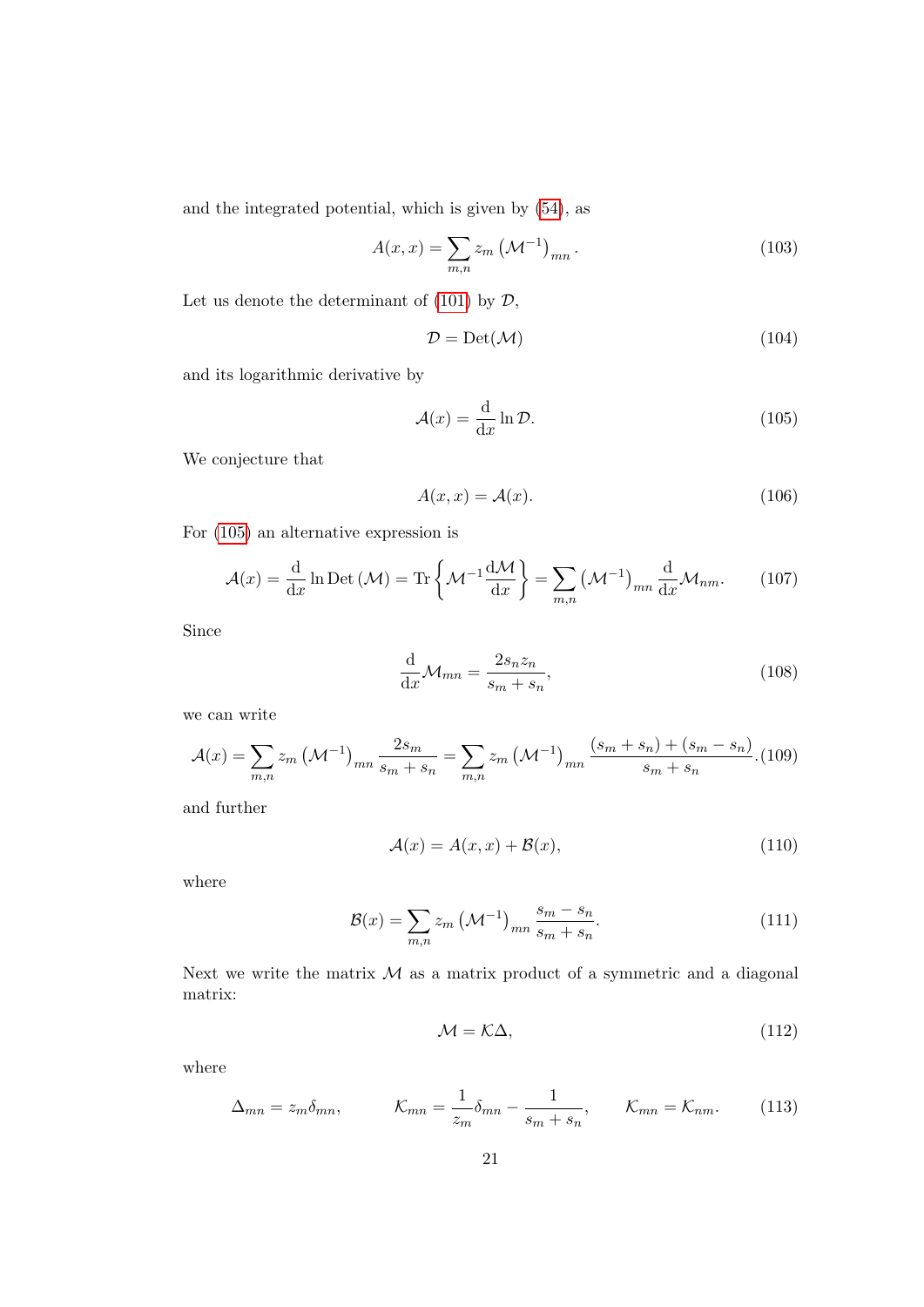The inverse in matrix form is

$$
\mathcal{M}^{-1} = \Delta^{-1} \mathcal{K}^{-1} \tag{114}
$$

and in components

$$
\left(\mathcal{M}^{-1}\right)_{mn} = \frac{1}{z_m} \left(\mathcal{K}^{-1}\right)_{mn}.
$$
\n(115)

So finally we have

$$
\mathcal{B}(x) = \sum_{m,n} \left( \mathcal{K}^{-1} \right)_{mn} \frac{s_m - s_n}{s_m + s_n} = 0,
$$
\n(116)

due to the symmetry of the inverse matrix  $K^{-1}$ . This proves the conjecture.

### References

- <span id="page-21-0"></span>[1] N. Ishii, S. Aoki and T. Hatsuda, The nuclear force from lattice QCD, Phys. Rev. Lett. 99, 022001 (2007) [arXiv:nucl-th/0611096].
- <span id="page-21-1"></span>[2] S. Aoki, T. Hatsuda and N. Ishii, Nuclear Force from Monte Carlo Simulations of Lattice Quantum Chromodynamics, Comput. Sci. Dis. 1, 015009 (2008) [arXiv:0805.2462 [hep-ph]].
- <span id="page-21-2"></span>[3] S. Aoki, T. Hatsuda and N. Ishii, Theoretical Foundation of the Nuclear Force in QCD and its applications to Central and Tensor Forces in Quenched Lattice  $QCD$  Simulations, Prog. Theor. Phys. 123,  $89(2010)$  [arXiv:0909.5585 [hep- $\lbrack \text{lat} \rbrack$ .
- <span id="page-21-3"></span>[4] T. Inoue et al. [HAL QCD collaboration], Baryon-Baryon Interactions in the Flavor SU(3) Limit from Full QCD Simulations on the Lattice, Prog. Theor. Phys. 124, 591 (2010) [arXiv:1007.3559 [hep-lat]].
- <span id="page-21-4"></span>[5] T. Inoue et al. [HAL QCD Collaboration], Phys. Rev. Lett. 106, 162002(2011) Bound H-dibaryon in Flavor  $SU(3)$  Limit of Lattice QCD,  $\lceil$  arXiv:1012.5928 [hep-lat]].
- <span id="page-21-5"></span>[6] T. Doi, S. Aoki, T. Hatsuda, Y. Ikeda, T. Inoue, N. Ishii, K. Murano and H. Nemura et al., Exploring Three-Nucleon Forces in Lattice QCD, Prog. Theor. Phys. 127, 723 (2012) [arXiv:1106.2276 [hep-lat]].
- <span id="page-21-6"></span>[7] R. Machleidt, Phys. Rev. C **63**, 024001 (2001).
- <span id="page-21-7"></span>[8] V. G. J. Stoks, R. A. M. Klomp, C. P. F. Terheggen and J. J. de Swart, Phys. Rev. C 49, 2950 (1994).
- <span id="page-21-8"></span>[9] R. B. Wiringa, V. G. J. Stoks and R. Schiavilla, Phys. Rev. C 51, 38 (1995).